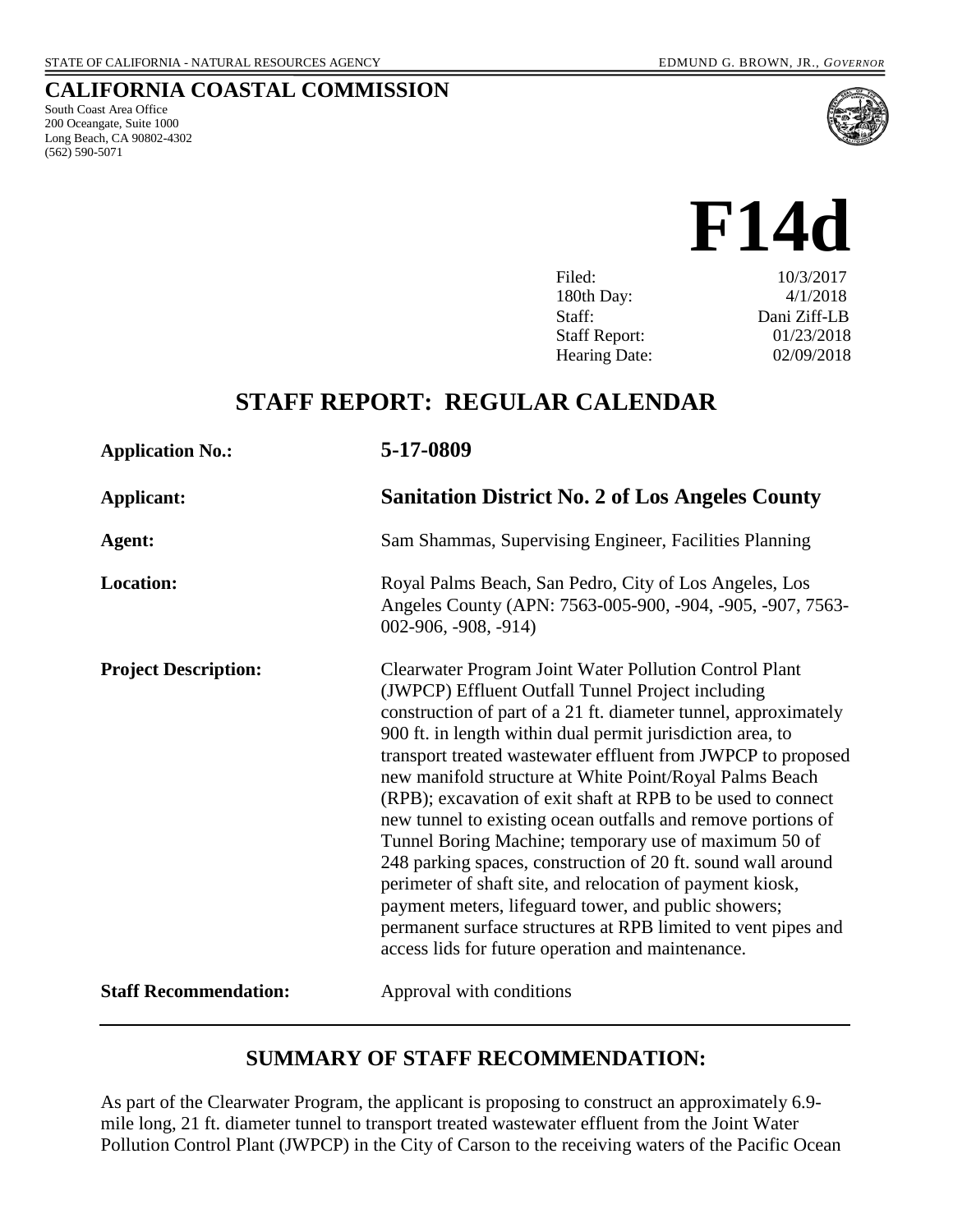off Palos Verdes Peninsula. The proposed development also includes the construction of a new manifold structure and exit shaft within the coastal zone at White Point/Royal Palms Beach to connect the new tunnel to existing ocean outfalls and remove portions of tunnel boring machine. Temporary impacts include removal of approximately 50 of 248 parking spaces from public use during construction, construction of a 20 ft. sound wall, relocation of payment kiosk, payment meters, lifeguard tower, and public showers, and easement onto County property. Permanent subsurface easement and acquisitions in fee of portions of County property would also be required. Permanent surface structures are limited to vent pipes and access lids for future operation and maintenance. Work within the coastal zone is proposed to begin in 2023 and terminate in 2025.

The subject project is within the *Dual Permit Jurisdiction* area. Therefore, the Commission's standard of review for the proposed development is the Chapter 3 policies of the Coastal Act. The certified San Pedro Land Use Plan (LUP) is advisory in nature and may provide guidance. In addition, this project is a public wastewater treatment work and, as such, the Commission is within its purview to evaluate the proposed project in terms of siting, design, and service area per Section 30412.

Existing infrastructure for the 660 mi.<sup>2</sup> Joint Outfall System (JOS) service area is at least 60 years old, in need of inspection and repair, and does not have sufficient capacity to accommodate expected population growth. A no-action alternative poses substantial environmental threats in the future due to damage to infrastructure or capacity exceedance which could result in overflow and flooding of untreated wastewater into communities and various water courses. The proposed new tunnel would provide for the opportunity to repair the existing aged facilities, accommodate expected population growth within the JOS service areas, and not induce further growth. The project is the least invasive proposal to accommodate larger populations in the JOS service area and, as conditioned, has a minimal environmental impact. Staff is recommending **approval** of the proposed coastal development permit with **sixteen (16)** special conditions.

The applicant is in the process of acquiring all pertinent land easements, acquisitions, and permits. **Special Conditions 1 and 2** require all approvals prior to issuance of the Coastal Development Permit (CDP). Generally, CDPs expire two years after issuance, however, because construction is not proposed to begin until 2023 and considering site conditions may change during that period of time, this permit's term would be five years from the date of the Commission's vote on the application **(Special Condition 4)**. **Special Condition 3** requires the applicant to comply with the conditions imposed by the City of Los Angeles under CDP 16-10 including the condition for approved activities to comply with the mitigation measures in the Final Environmental Impact Report/Statement (EIR/EIS). The Commission's CDP 5-17-0809 would further mitigate environmental impacts with special conditions summarized below.

Risks to life and property would be minimized under this alternative with **Special Conditions 8, 10, and 13** which minimize geologic instability by incorporating recommendations from a geotechnical report, conditioned to be developed after surveying the project area no longer than one year prior to construction, into the final project plans and controlling erosion and protecting water quality through the development, approval, and implementation of a construction and pollution prevention plan and post-construction landscaping. **Special Condition 7** would mitigate adverse impacts to archaeological resources by requiring work to stop and consultation with an appropriate archaeologist and/or Native American consultant if resources are unearthed. Maximum public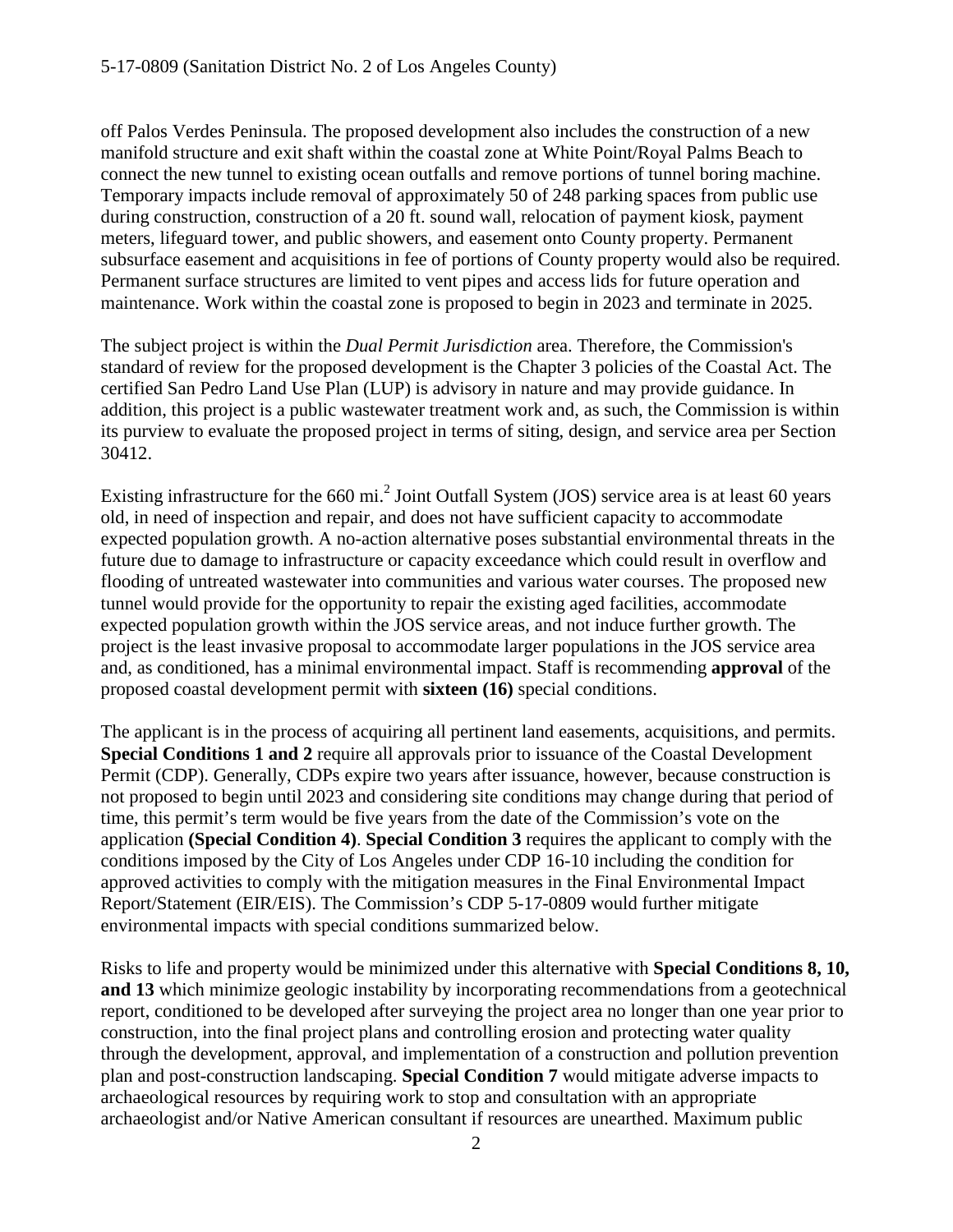access to White Point/Royal Palms Beach would be maintained during the approximately three years of proposed construction through compliance with the approved site plans **(Special Condition 5)** and the submittal, approval, and implementation of a public access management plan **(Special Condition 12)**. The proposed project would not significantly impact views of the coast. Upon restoration of the project site, public views of the coast would be enhanced through landscaping requirements **(Special Condition 13)** and, upon approval **(Special Condition 6)**, installation of a new security fence **(Special Condition 14).** Impacts on localized water quality would be minimized through the implementation of the construction and pollution prevention plan described above and, while water quality in the Pacific Ocean may be impacted by the project through continued disposal of secondary treated wastewater, the volume of wastewater would be reduced through recycling and reuse and the JWPCP would continue to be held accountable for maintaining compliance with its NPDES permit. No permanent inundation of the project site is expected due to sea level rise during the infrastructure's lifetime and any temporary inundation from storm surge would be accommodated in the project's design, so, **Special Condition 15** is imposed to prohibit future shoreline protective devices and **Special Condition 16** acknowledges the applicant's assumption of risk, waiver of liability, and indemnity. The general White Point/Royal Palms Beach area contains designated Significant Ecological Areas (SEAs) and Environmentally Sensitive Habitat Areas (ESHA); however, the project site and immediately adjacent areas do not. **Special Condition 9 and 11** would minimize impacts to SEAs and ESHA by requiring a biological survey and report of the project site prior to construction, incorporating recommendations into final plans, and directing lighting, when needed, only to applicable areas.

As conditioned, the siting and design of the proposed project is consistent with the Chapter 3 policies of the Coastal Act and San Pedro's certified LUP.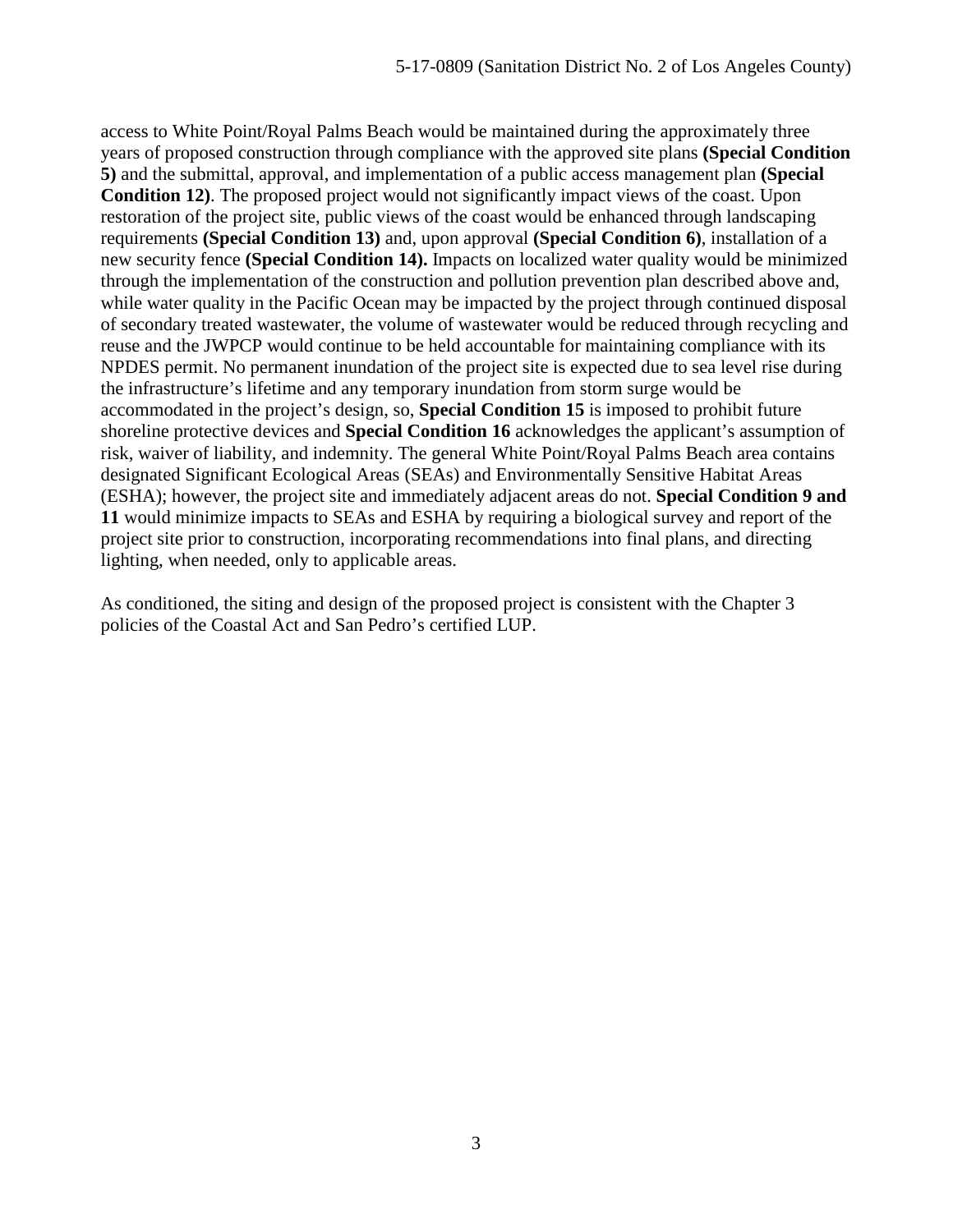## **TABLE OF CONTENTS**

| OTHER AGENCY APPROVALS.                          |     |
|--------------------------------------------------|-----|
| STANDARD OF REVIEW/DUAL PERMIT JURISDICTION AREA |     |
|                                                  | 19  |
| <b>PUBLIC ACCESS</b>                             | 24  |
|                                                  | 26  |
| СŤ.                                              | .28 |
|                                                  |     |
| <b>AESTHETICS</b>                                |     |
|                                                  | 32  |
| CALIFORNIA ENVIRONMENTAL OUALITY ACT             | 33  |

## **APPENDICES**

[Appendix A – Substantive File Documents](#page-32-1)

## **EXHIBITS**

Exhibit 1 – Vicinity Map/JOS Service Area Exhibit 2 – Alternatives Exhibit 3 – Proposed Tunnel Alignment Exhibit 4 – Coastal Zone Boundaries Exhibit 5 – Project Site/Shaft Site Exhibit 6 – Site Plans Exhibit 7 – Sea Level Rise Projections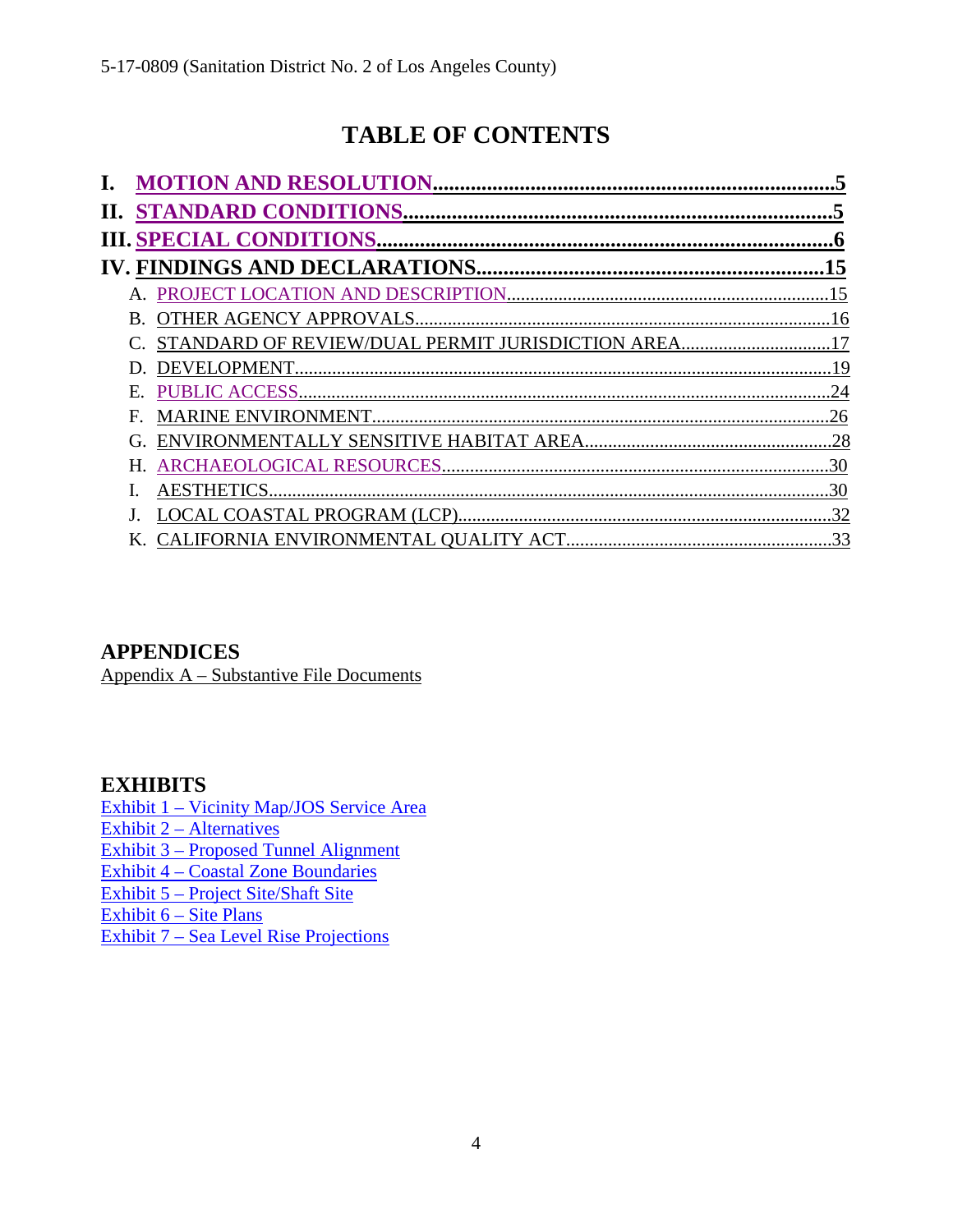## <span id="page-4-0"></span>**I. MOTION AND RESOLUTION**

#### **Motion:**

*I move that the Commission approve Coastal Development Permit Application No. 5-17-0809 pursuant to the staff recommendation.*

Staff recommends a YES vote. Passage of this motion will result in approval of the permit as conditioned and adoption of the following resolution and findings. The motion passes only by affirmative vote of a majority of the Commissioners present.

#### **Resolution:**

*The Commission hereby approves a coastal development permit for the proposed development and adopts the findings set forth below on grounds that the development as conditioned will be in conformity with the policies of Chapter 3 of the Coastal Act and will not prejudice the ability of the local government having jurisdiction over the area to prepare a Local Coastal Program conforming to the provisions of Chapter 3. Approval of the permit complies with the California Environmental Quality Act because either 1) feasible mitigation measures and/or alternatives have been incorporated to substantially lessen any significant adverse effects of the development on the environment, or 2) there are no further feasible mitigation measures or alternatives that would substantially lessen any significant adverse impacts of the development on the environment.* 

## <span id="page-4-1"></span>**II. STANDARD CONDITIONS:**

This permit is granted subject to the following standard conditions:

- 1. **Notice of Receipt and Acknowledgment**. The permit is not valid and development shall not commence until a copy of the permit, signed by the permittee or authorized agent, acknowledging receipt of the permit and acceptance of the terms and conditions, is returned to the Commission office.
- 2. **Interpretation.** Any questions of intent of interpretation of any condition will be resolved by the Executive Director or the Commission.
- 3. **Assignment.** The permit may be assigned to any qualified person, provided assignee files with the Commission an affidavit accepting all terms and conditions of the permit.
- 4. **Terms and Conditions Run with the Land.** These terms and conditions shall be perpetual, and it is the intention of the Commission and the permittee to bind all future owners and possessors of the subject property to the terms and conditions.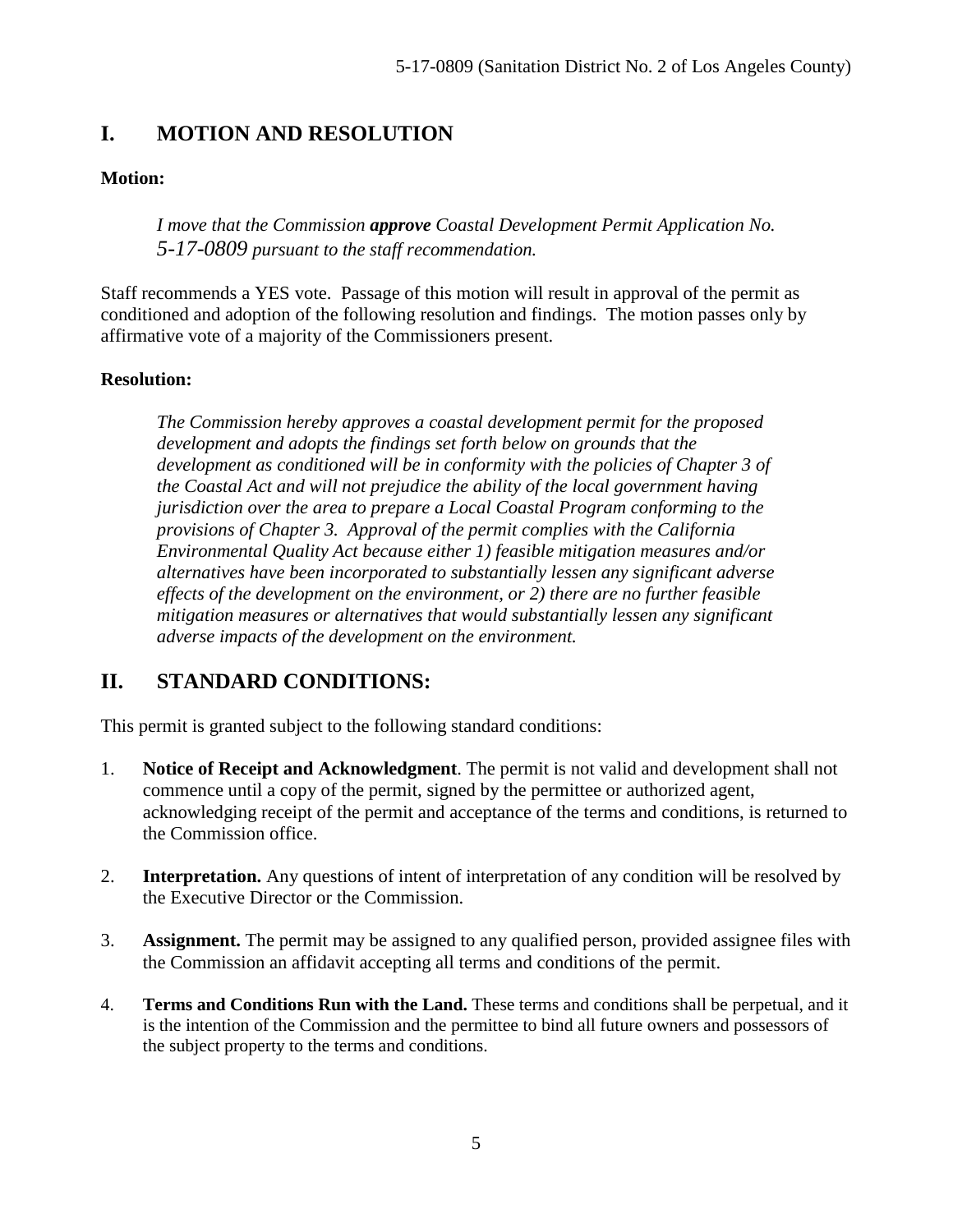## <span id="page-5-0"></span>**III. SPECIAL CONDITIONS:**

This permit is granted subject to the following special conditions:

- 1. **Proof of Legal Ability to Conduct Work on all Properties and to Comply with Conditions.** PRIOR TO ISSUANCE OF THE COASTAL DEVELOPMENT PERMIT, the permittee shall provide 1) proof of the permittee's ability to carry out the project on any lot on which the project encroaches, and 2) proof of the applicant's ability to comply with all the terms and conditions of this coastal development permit. No land subject to this coastal development permit may be developed until and unless all terms and conditions relating to the project as a whole have been met and agreed to in writing by all parties with ownership interest.
- 2. **Other Agency Approvals.** PRIOR TO ISSUANCE OF THE COASTAL DEVELOPMENT PERMIT, the permittee shall provide to the Executive Director a copy of a permit, or letter of permission, or evidence that no permit or permission is required for the project subject to this coastal development permit, issued by the following entities: City of Los Angeles; City of Rancho Palos Verdes; County of Los Angeles; Sanitation Districts of Los Angeles County; Los Angeles Regional Water Quality Control Board; State Water Resources Control Board; State Lands Commission; California Office of Historic Preservation; California Department of Fish and Game; U.S. Fish and Wildlife Service; National Marine Fisheries Service; Environmental Protection Agency, Region 9; U.S. Army Corps of Engineers; and the Gabrielino-Tongva Tribe. The applicant shall inform the Executive Director of any changes to the project required by the cited entities. Such changes shall not be incorporated into the project until the applicant obtains a Commission amendment to this coastal development permit, unless the Executive Director determines that no amendment is legally required.
- 3. **Conditions Imposed by Local Government.** This action has no effect on conditions imposed by the City of Los Angeles pursuant to an authority other than the Coastal Act. The permittee shall be responsible for satisfying all terms and conditions of this coastal development permit in addition to any other requirements imposed by other local government permit conditions. In the event of conflict between terms and conditions imposed by the local government and those of this coastal development permit, the terms and conditions of this coastal development permit shall prevail within the dual permit jurisdiction area.
- 4. **Term of Permit.** If development has not commenced, the permit will expire five years from the date on which the Commission voted on the application. Development shall be pursued in a diligent manner and completed in a reasonable period of time. Application for extension of the permit must be made prior to the expiration date.
- 5. **Submittal of Final Plans.** PRIOR TO ISSUANCE OF THE COASTAL DEVELOPMENT PERMIT, the applicant shall submit, for the review and written approval of the Executive Director, two full size sets of design and construction plans that conform with the general, civil, structural, mechanical, and electrical plans compiled by Sanitation District No. 2 of Los Angeles County for the JWPCP Tunnel project dated May 10-12, 2017 and received in the Commission's office on October 3, 2017, titled, *JWPCP Effluent Outfall Tunnel: Draft Drawing Set, Review Copy – Not for Construction*.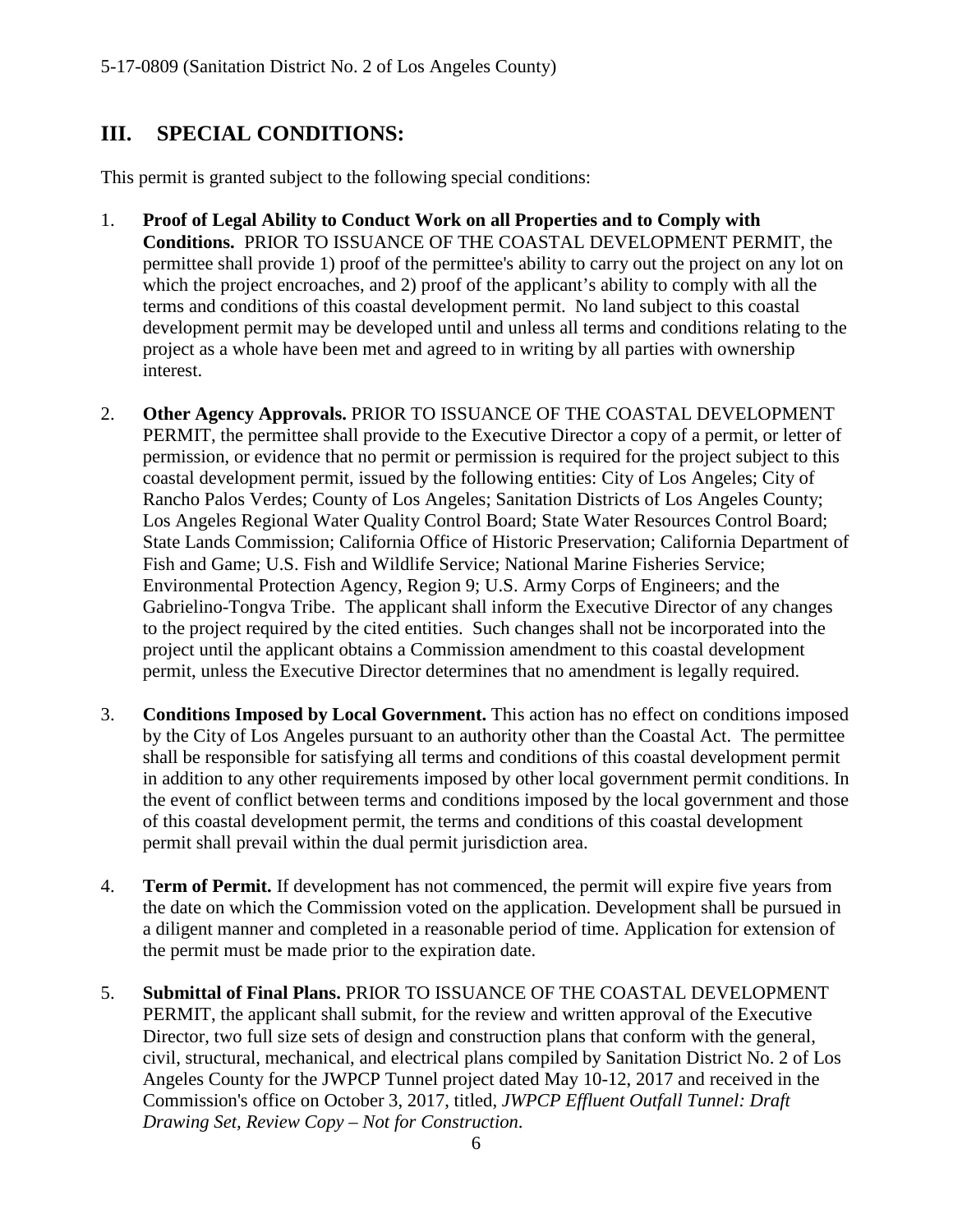6. **Submittal of Fence Plans.** PRIOR TO ISSUANCE OF THE COASTAL DEVELOPMENT PERMIT, the applicant will submit, for the review and written approval of the Executive Director, a fence plan showing the design and location of the fence. The fence shall be designed to blend with the site and protect public views to the fullest extent practical.

#### 7. **Archaeological and Cultural Resources.**

- A. In the event that buried archaeological resources are discovered during grounddisturbing activities, work will stop in that area and within 30-feet of the find until a qualified archaeologist can assess the significance of the find and, if necessary, develop appropriate treatment measures. Treatment measures may include development of avoidance strategies, capping with fill material, mitigation of impacts through data recovery programs such as excavation or detailed documentation, or monitoring by a qualified archaeologist during construction-related ground-disturbing activities. During cultural resources monitoring, if the qualified archaeologist determines that the sediments being excavated are previously disturbed or unlikely to contain significant cultural materials or fossils, the qualified archaeologist can specify that monitoring be reduced or eliminated. A report of findings, with an appended itemized inventory of specimens, will be prepared and will signify completion of the mitigation.
- B. The stonewall fragment located along the project's western property line, as generally depicted in **Exhibit 6**), shall be protected from any damage. A warning fence shall be placed around the stonewall fragment with posts, to advise construction workers to keep a safe distance away to prevent any damage to the wall from occurring.

#### 8. **Geologic and Coastal Hazards.**

- A. PRIOR TO CONSTRUCTION, the applicant shall submit, no longer than one year from the projected date of construction at the White Point Park site, for the review and approval of the Executive Director:
	- 1. A site-specific geotechnical report for the project which addresses stabilization of temporary and permanent slopes and excavations to reduce risks to structures and construction workers associated with landslides, mudslides, or ground failure and hazards associated with projected sea level rise. The report shall be prepared and certified by an appropriate professional (i.e., civil, geotechnical, or other appropriate engineer, engineering geologist, or architect). All final design and construction plans shall be consistent with all recommendations contained in the report approved by the Executive Director. If the report identifies changed circumstances, such as, increased sea level rise, increased bluff erosion, landslides, or other geologic hazards that would create a hazardous situation not accounted for by the project proposal and coastal development permit, as herein conditioned, an amendment to this coastal development permit will be necessary, unless the Executive Director determines that no amendment is legally required.
	- 2. Evidence that an appropriate licensed professional has reviewed and approved all final design and construction plans and certified that each of those final plans is consistent with all of the recommendations specified in the above-referenced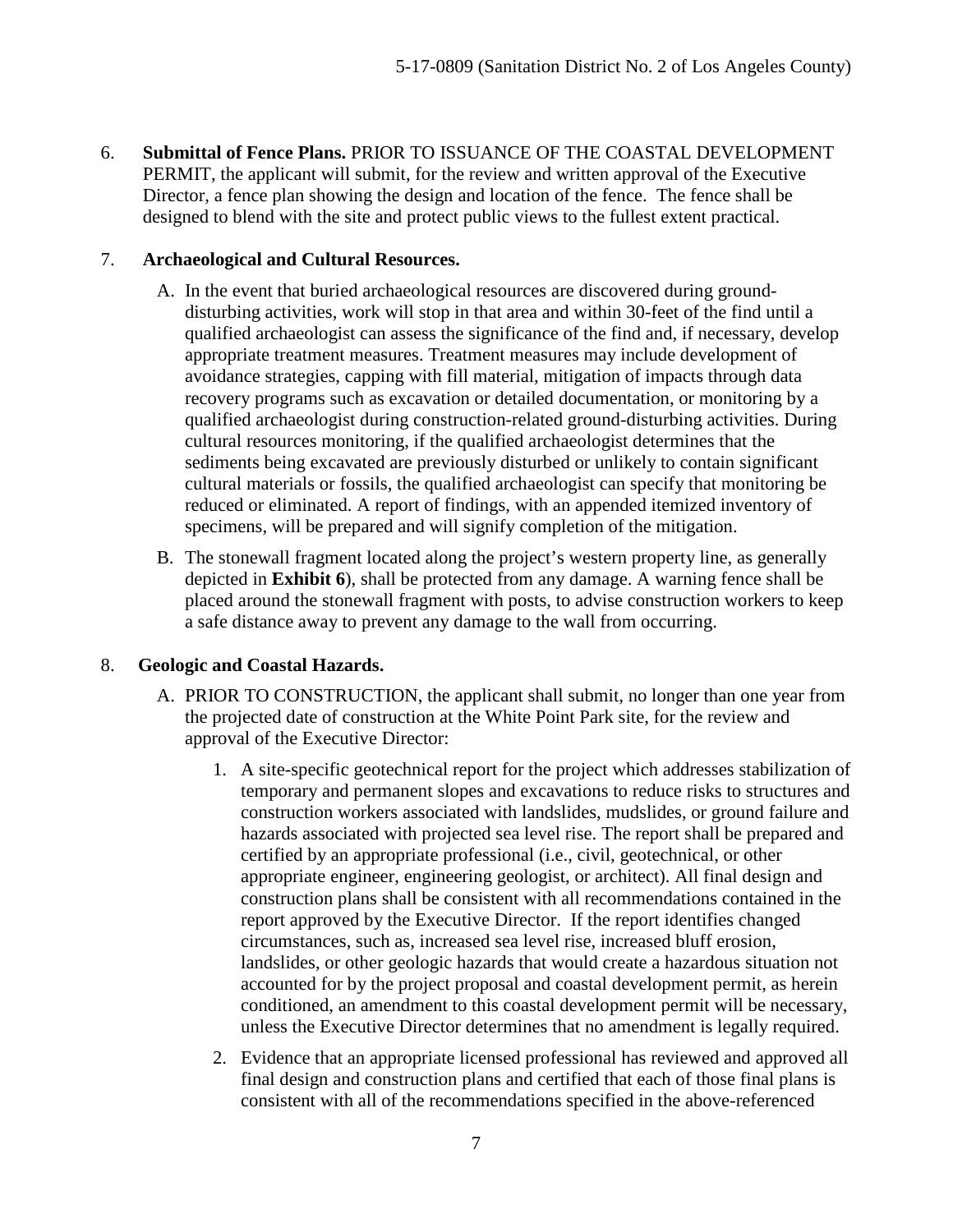geologic evaluation approved by the California Coastal Commission for the project site.

B. The permittee shall undertake development in accordance with the approved final plans. Any proposed changes to the approved final plans or to the geologic conditions near the project site (i.e., landslides, cliff retreat, or flooding) shall be reported to the Executive Director. No changes to the approved final plans shall occur without a Commission amendment to this coastal development permit unless the Executive Director determines that no amendment is legally required.

#### 9. **Biological Resources.**

- A. PRIOR TO CONSTRUCTION the applicant shall submit, no longer than six months from the projected date of construction at the White Point Park site, for the review and approval of the Executive Director, a site-specific biological report which addresses species and habitat established in the project area to reduce risks to sensitive coastal and marine biological resources. The report shall include surveys for sensitive plant and animal species within 500 feet of proposed construction. The report shall be prepared and certified by an appropriately trained biologist. All final design and construction plans shall be consistent with all recommendations contained in the report approved by the Executive Director. If the report identifies changed circumstances, including sensitive flora or fauna species that were not identified in the initial biological surveys, and may be adversely impacted by the approved project, an amendment to this coastal development permit will be necessary to address either avoidance and protection measures or mitigation, unless the Executive Director determines that no amendment is legally required.
- B. PRIOR TO CONSTRUCTION, the applicant shall submit, for the Executive Director's review and approval, evidence that an appropriate licensed professional has reviewed and approved all final design and construction plans and certified that each of those final plans is consistent with all of the recommendations specified in the above-referenced biological evaluation approved by the California Coastal Commission for the project The permittee shall undertake development in accordance with the approved final plans. No changes to the approved final plans shall occur without a Commission amendment to this coastal development permit unless the Executive Director determines that no amendment is legally required. Sensitive species or habitat that becomes established in the project area prior to or during construction shall be reported to the Executive Director. The applicant shall not undertake any activity that would disturb sensitive species or habitat area unless specifically authorized and mitigated under this coastal development permit or unless an amendment to this coastal development permit for such disturbance has been obtained, that addresses either avoidance and protection measures or mitigation, from the Coastal Commission.
- C. If the report identifies changed circumstances, such as, the presence of sensitive flora or fauna species that may be impacted by the approved project, an amendment to this coastal development permit will be necessary, unless the Executive Director determines that no amendment is legally required.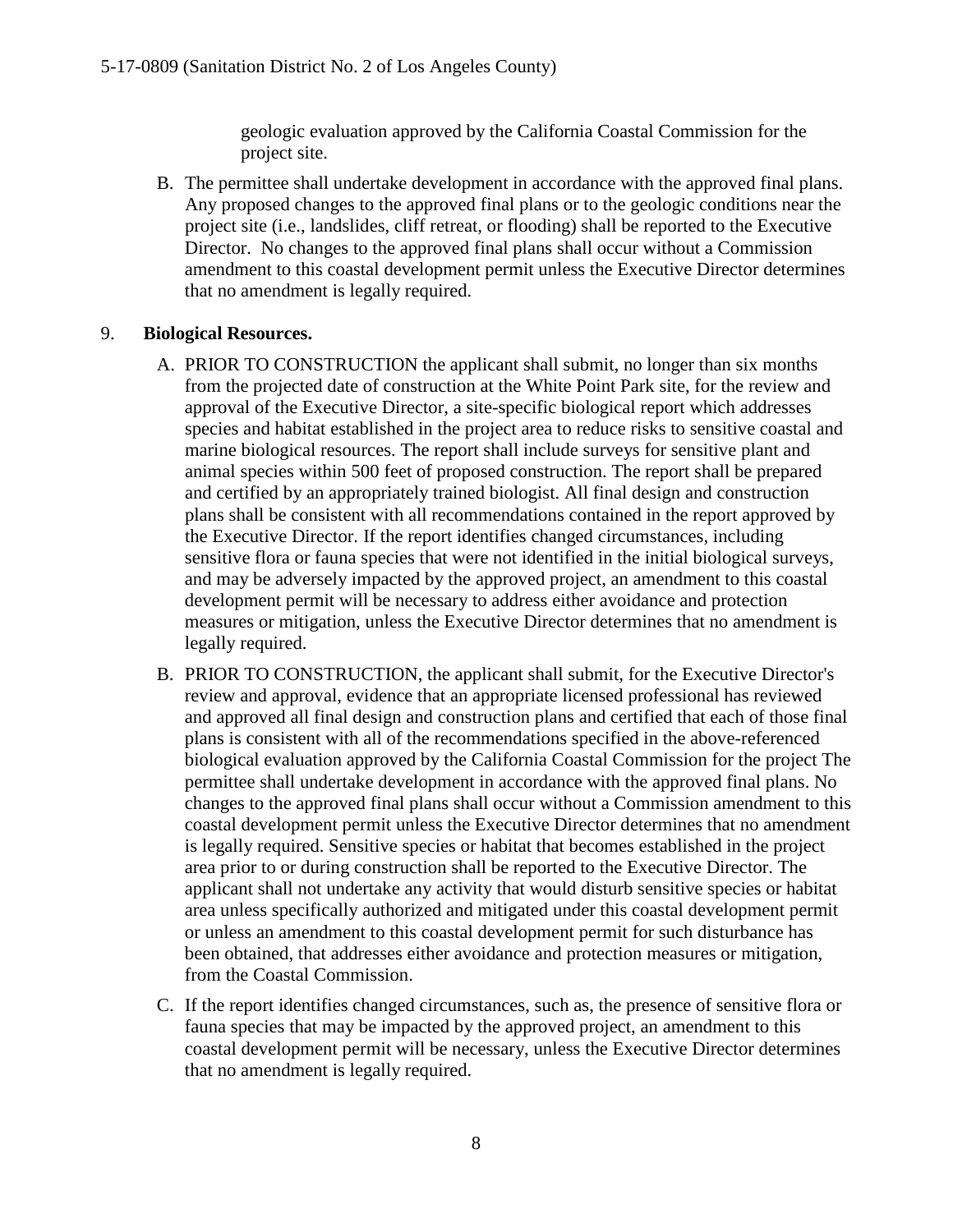#### 10. **Construction Stockpiling, Staging, Avoidance of Siltation, and Erosion Control.**

- A. PRIOR TO CONSTRUCTION, the applicant shall submit, for the review and written approval of the Executive Director, a final Construction and Pollution Prevention Plan prepared and certified by a qualified licensed professional, that demonstrates that all construction, including, but not limited to, clearing, grading, staging, storage of equipment and materials, or other activities that involve ground disturbance; building, reconstructing, or demolishing a structure; and creation or replacement of impervious surfaces, complies with the following requirements:
	- 1. Construction Site Map and Narrative Description. The Construction and Pollution Prevention Plan shall include a construction site map and a narrative description addressing, at a minimum, the following required components:
		- i. A map delineating the construction site, construction phasing boundaries, and the location of all temporary construction-phase BMPs (such as silt fences, inlet protection, and sediment basins).
		- ii. A description of the BMPs that will be implemented to minimize land disturbance activities, minimize the project footprint, minimize soil compaction, and minimize damage or removal of non-invasive vegetation. Include a construction phasing schedule, if applicable to the project, with a description and timeline of significant land disturbance activities.
		- iii. A description of the BMPs that will be implemented to minimize erosion and sedimentation, control runoff and minimize the discharge of other pollutants resulting from construction activities. Include calculations that demonstrate proper sizing of BMPs.
		- iv. A description and schedule for the management of all construction-phase BMPs (including installation and removal, ongoing operation, inspection, maintenance, and training). Identify any temporary BMPs that will be converted to permanent post-development BMPs.
	- 2. Minimize Erosion and Sediment Discharge. During construction, erosion and the discharge of sediment off-site or to coastal waters shall be minimized through the use of appropriate Best Management Practices (BMPs), including:
		- i. Land disturbance during construction (e.g., clearing, grading, and cutand-fill) shall be minimized, and grading activities shall be phased, to avoid increased erosion and sedimentation.
		- ii. Erosion control BMPs (such as mulch, soil binders, geotextile blankets or mats, or temporary seeding) shall be installed as needed to prevent soil from being transported by water or wind. Temporary BMPs shall be implemented to stabilize soil on graded or disturbed areas as soon as feasible during construction, where there is a potential for soil erosion to lead to discharge of sediment off-site or to coastal waters.
		- iii. Sediment control BMPs (such as silt fences, fiber rolls, sediment basins, inlet protection, sand bag barriers, or straw bale barriers) shall be installed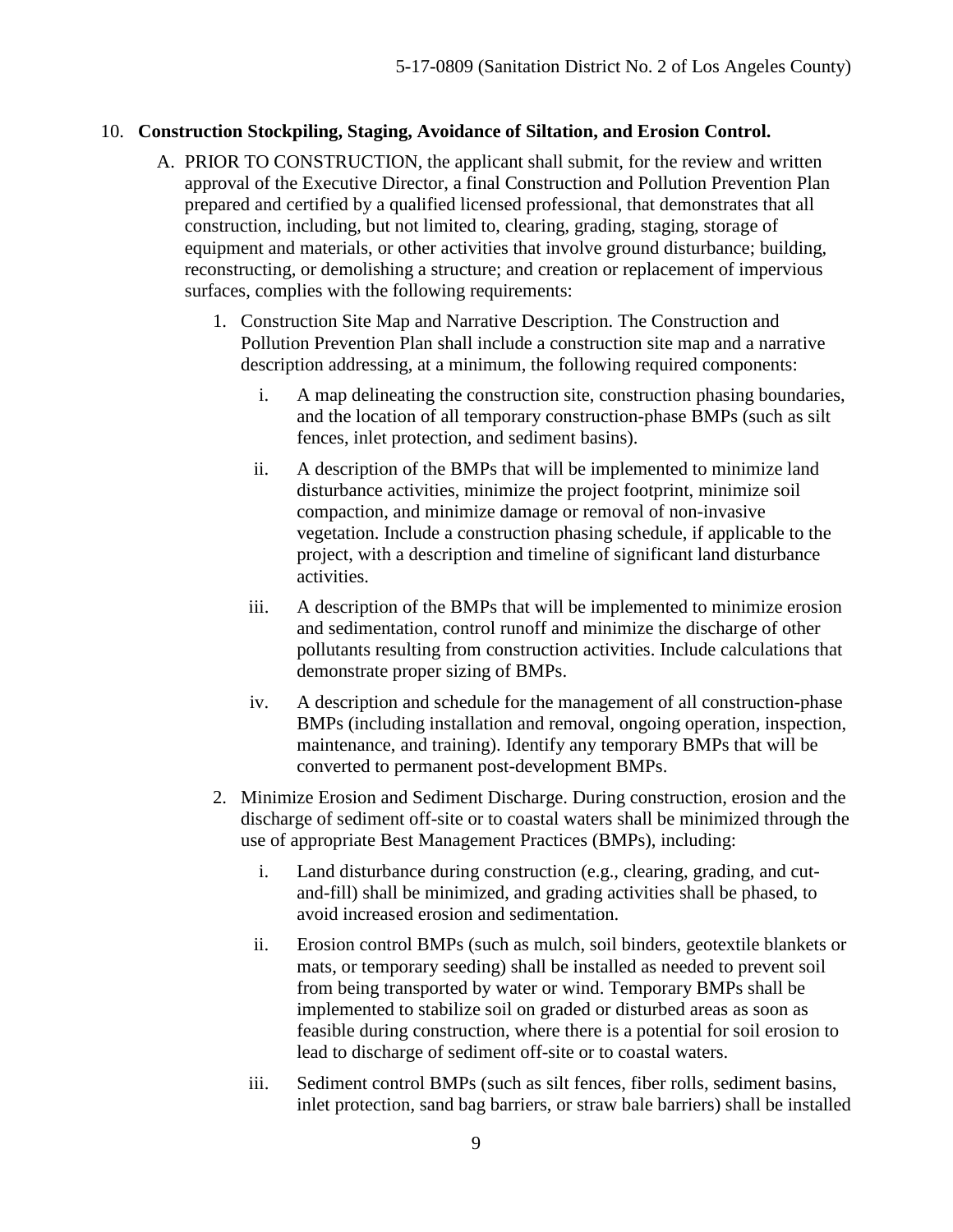as needed to trap and remove eroded sediment from runoff, to prevent sedimentation of coastal waters.

- iv. Tracking control BMPs (such as a stabilized construction entrance/exit, and street sweeping) shall be installed or implemented as needed to prevent tracking sediment off-site by vehicles leaving the construction area.
- v. Runoff control BMPs (such as a concrete washout facility, dewatering tank, or dedicated vehicle wash area) that will be implemented during construction to retain, infiltrate, or treat stormwater and non-stormwater runoff.
- 3. Minimize Discharge of Construction Pollutants. The discharge of other pollutants resulting from construction activities (such as chemicals, paints, vehicle fluids, petroleum products, asphalt and cement compounds, debris, and trash) into runoff or coastal waters shall be minimized through the use of appropriate BMPs, including:
	- i. Covering stockpiled construction materials, soil, and other excavated materials to prevent contact with rain, and protecting all stockpiles from stormwater runoff using temporary perimeter barriers.
	- ii. Cleaning up all leaks, drips, and spills immediately; having a written plan for the clean-up of spills and leaks; and maintaining an inventory of products and chemicals used on site.
	- iii. Proper disposal of all wastes; providing trash receptacles on site; and covering open trash receptacles during wet weather.
	- iv. Prompt removal of all construction debris from the beach.
	- v. Detaining, infiltrating, or treating runoff, if needed, prior to conveyance off-site during construction.
- 4. Fueling and maintenance of construction equipment and vehicles shall be conducted off site if feasible. Any fueling and maintenance of mobile equipment conducted on site shall not take place on the beach, and shall take place at a designated area located at least 50 feet from coastal waters, drainage courses, and storm drain inlets, if feasible (unless those inlets are blocked to protect against fuel spills). The fueling and maintenance area shall be designed to fully contain any spills of fuel, oil, or other contaminants. Equipment that cannot be feasibly relocated to a designated fueling and maintenance area (such as cranes) may be fueled and maintained in other areas of the site, provided that procedures are implemented to fully contain any potential spills.
- 5. Minimize Other Impacts of Construction Activities. Other impacts of construction activities shall be minimized through the use of appropriate BMPs, including:
	- i. The damage or removal of non-invasive vegetation (including trees, native vegetation, and root structures) during construction shall be minimized, to achieve water quality benefits such as transpiration,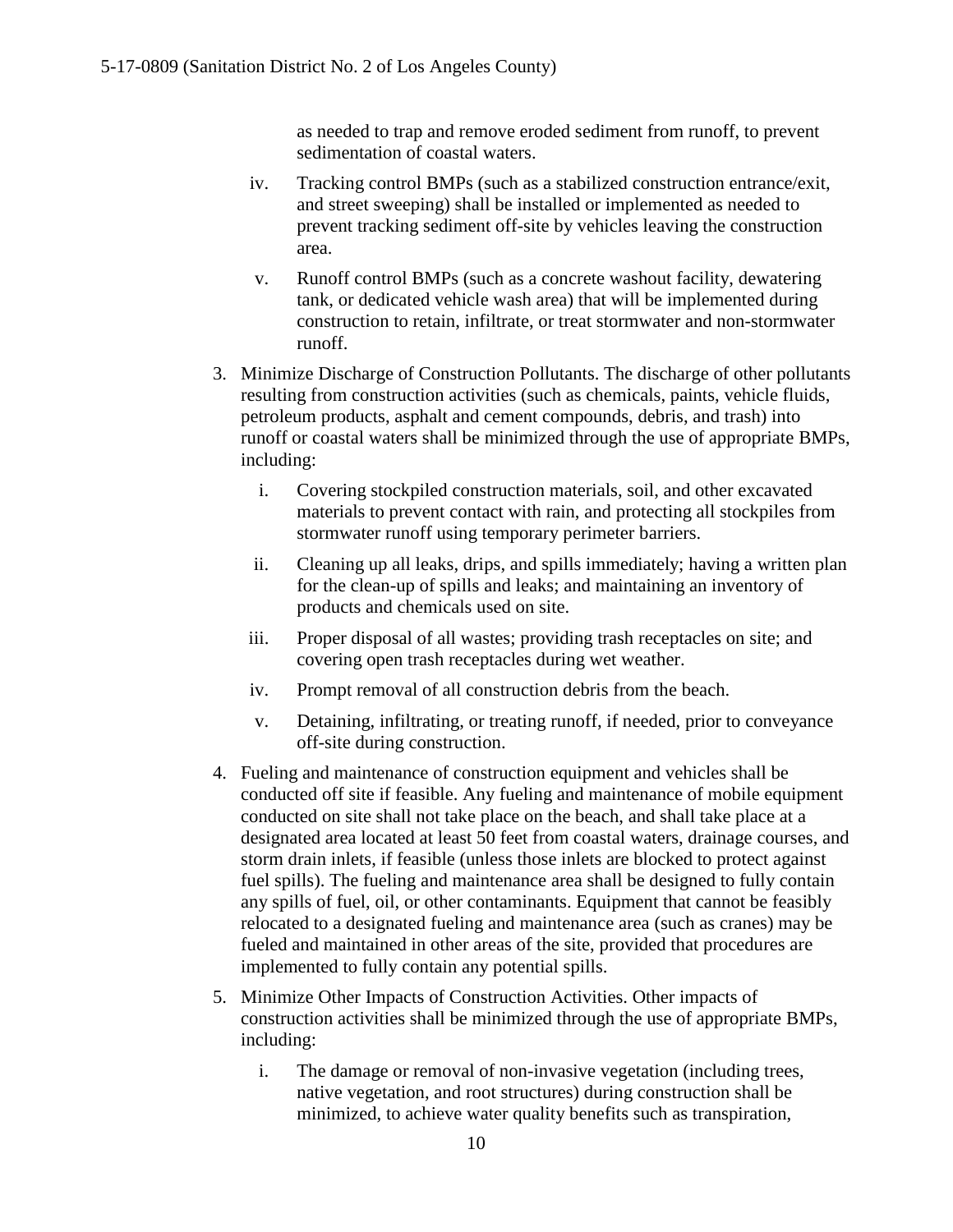vegetative interception, pollutant uptake, shading of waterways, and erosion control.

- ii. Soil compaction due to construction activities shall be minimized, to retain the natural stormwater infiltration capacity of the soil.
- iii. The use of temporary erosion and sediment control products (such as fiber rolls, erosion control blankets, mulch control netting, and silt fences) that incorporate plastic netting (such as polypropylene, nylon, polyethylene, polyester, or other synthetic fibers) shall be avoided, to minimize wildlife entanglement and plastic debris pollution.
- 6. A delineation of the areas to be disturbed by grading or construction activities including any temporary trenches, staging, and stockpile areas. No construction equipment or materials (including debris) shall be allowed at any time on the beach, in the intertidal zone, or within any Significant Ecological Area or Environmentally Sensitive Habitat Area.
- 7. The plan shall include source control Best Management Practices as part of a written plan designed to control dust, concrete, demolition pavement, or pipe removed during construction, and/or construction materials, and standards for interim control and for clean-up. Tarps or other devices shall be used to capture debris, dust, oil, grease, rust, dirt, fine particles, and spills to protect the quality of coastal waters. All sediment waste and debris should be retained on-site unless removed to an appropriate approved dumping location. If the disposal site is located within the coastal zone, a coastal development permit or an amendment to this permit shall be required before disposal can take place. Contractors shall monitor and contain oil or fuel leaks from vehicles and equipment.
- 8. The plan shall also include temporary erosion control measures should grading or site preparation cease for a period of more than 30 days, including but not limited to: filling or covering all holes in roadways such that traffic can continue to pass over disturbed areas, disturbed soils and trenches with shoring, sand bag barriers, silt fencing, temporary drains and swales, and sediment basins and stabilization of all stockpiled fill. These temporary erosion control measures shall be monitored and maintained at least on a weekly basis until grading or construction operations resume.
- B. PRIOR TO COMMENCEMENT OF CONSTRUCTION the applicant and its contractor(s) shall provide for the review and approval of the Executive Director final plans and plan notes that conform with the requirements of item A above. No work shall take place until the Executive Director approves the plans in writing.
- C. Conformance with plans. All work shall take place consistent with the plans submitted in compliance with A above.

#### 11. **Construction Lighting.**

A. PRIOR TO ISSUANCE OF THE COASTAL DEVELOPMENT PERMIT, the applicant shall submit, for the review and written approval of the Executive Director, a lighting plan for the proposed facility. The Plan shall indicate that all construction lighting shall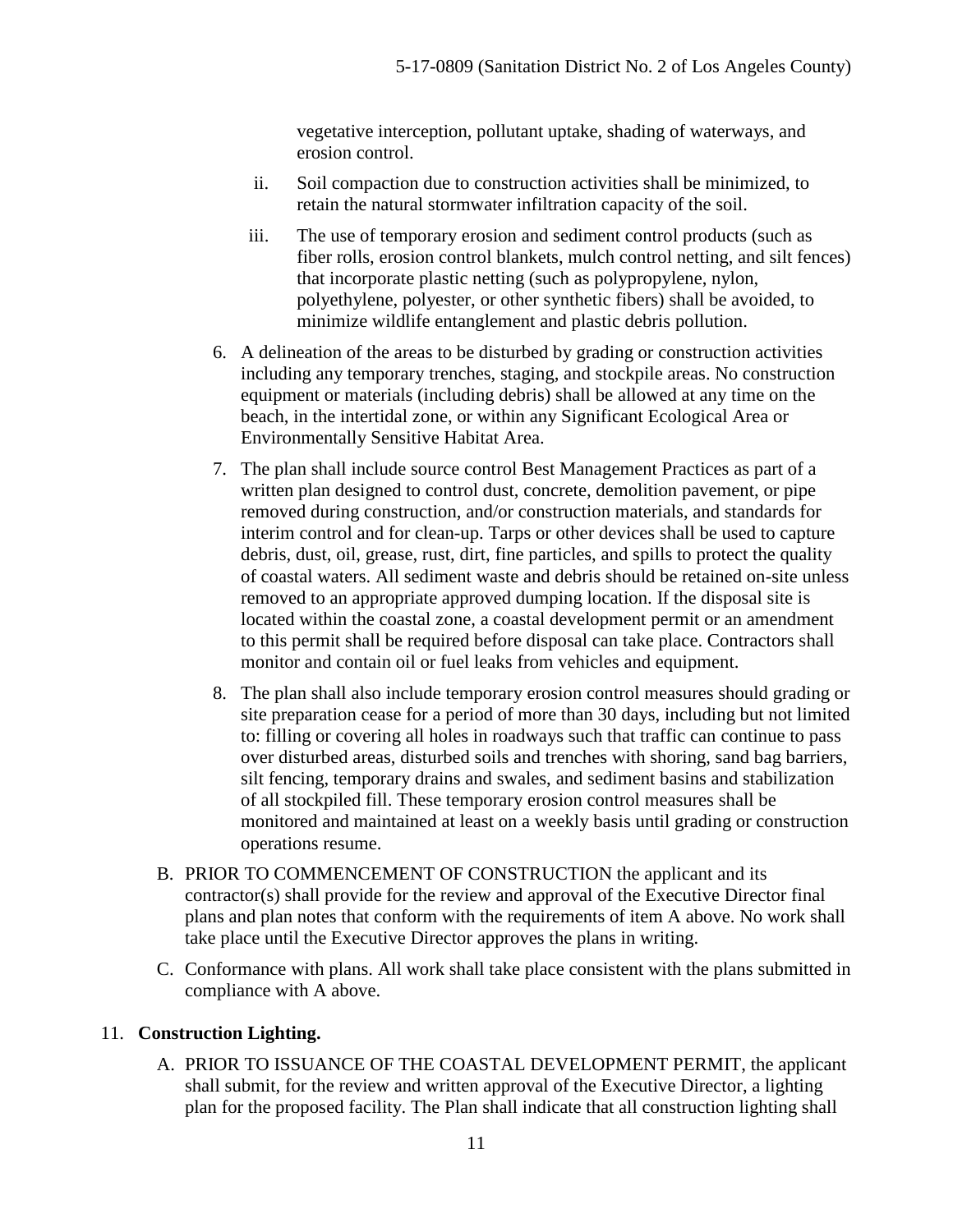be minimized and directed onto the construction site and all light shielded from the surrounding beach area.

B. The permittee shall undertake development in accordance with the approved plans. Any proposed changes to the approved plans shall be reported to the Executive Director in order to determine if the proposed change shall require a permit amendment pursuant to the requirements of the Coastal Act and the California Code of Regulations.

#### 12. **Public Access.**

- A. PRIOR TO ISSUANCE OF THE COASTAL DEVELOPMENT PERMIT, the applicants shall submit, for the review and approval of the Executive Director, two full sized copies of a Public Access Management Plan. The plan shall be prepared by a qualified professional and shall include the following:
	- 1. Provisions, such as, but not limited to, instructions/training and signage to ensure that the public is informed of beach and public access availability.
	- 2. Signage plans shall include, at a minimum, the following components: a sample of each sign and/or stencil and a site plan depicting the location of each sign and/or stencil. Signage shall be posted that specifies allowable use of the public beach and parking lots (including day and time of availability) and applicable restrictions. The signs shall be clearly visible to motorists from Paseo Del Mar and Kay Fiorentino Drive.
- B. The permittee shall undertake development in accordance with the approved final plan. Any proposed changes to the approved final plan shall be reported to the Executive Director. No changes to the approved final plan shall occur without a Commission amendment to this coastal development permit unless the Executive Director determines that no amendment is required.

#### 13. **Landscape Plans.**

- A. PRIOR TO COMMENCEMENT OF CONSTRUCTION, the applicant shall submit, in a form and content acceptable to the Executive Director, two full size sets of final landscaping plans prepared by an appropriately licensed professional which demonstrates the following:
	- 1. The plan shall demonstrate that:
		- i. Hydroseeding shall be of native plant species indigenous to the project area, consistent with fire safety requirements. All native plant species shall be of local genetic stock.
		- ii. For two years after hydroseeding occurs, that applicant shall submit, for the review and approval of the Executive Director, annual landscape monitoring reports which address the success of establishment of the native species to minimize erosion at the location of the White Point/Royal Palms Beach shaft site. The report shall be prepared and certified by an appropriately trained professional.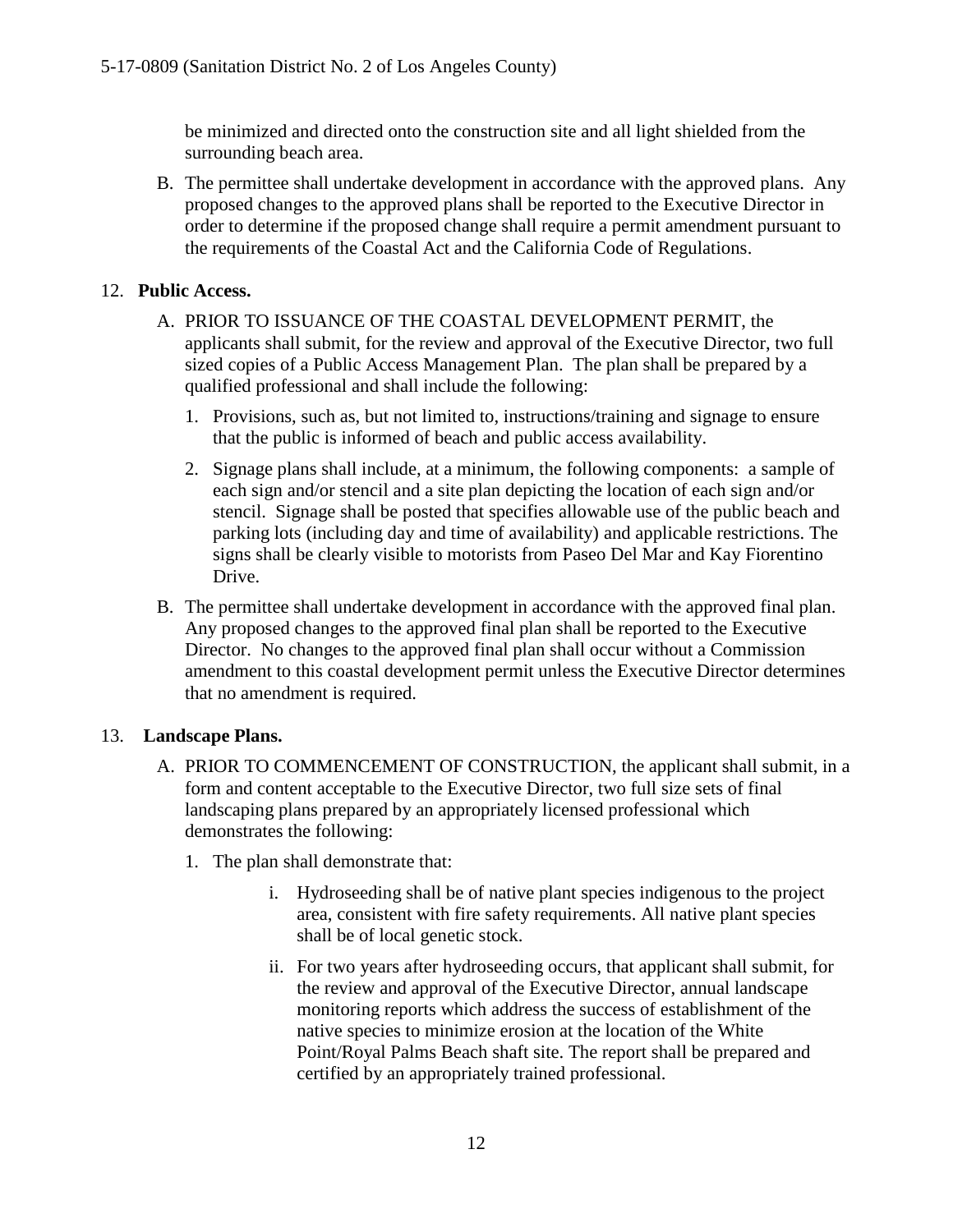- iii. Landscaped areas not occupied by hardscape shall be planted and maintained for habitat enhancement. To minimize the need for irrigation and minimize encroachment of non-native plant species into adjacent or nearby native plant areas, all landscaping shall consist of native plant species previously found at the project site, as listed in the biological report that was completed as part of the EIR/EIS process. No plant species listed as problematic and/or invasive by the California Native Plant Society [\(http://www.CNPS.org/\)](http://www.cnps.org/), the California Invasive Plant Council (formerly the California Exotic Pest Plant Council) [\(http://www.cal-ipc.org/\)](http://www.cal-ipc.org/), or as may be identified from time to time by the State of California shall be employed or allowed to naturalize or persist on the site. No plant species listed as a 'noxious weed' by the State of California or the U.S. Federal Government shall be utilized within the property. All plants shall be low water use plants as identified by California Department of Water Resources (See:http://www.water.ca.gov/wateruseefficiency/docs/wucols00.pdf). Any existing landscaping that doesn't meet the above requirements shall be removed.
- iv. Temporary above ground irrigation to allow the establishment of the plantings is allowed. If using potable water for irrigation, the project shall use water-conserving emitters (e.g. microspray) and drip irrigation. Use of weather-based irrigation controllers and reclaimed water for irrigation is encouraged. The landscaping plan shall show all the existing vegetation and any existing irrigation system along with notations regarding all changes necessary thereto to comply with the requirements of this special condition.
- 2. The plan shall include, at a minimum, the following components:
	- i. A map showing the size and location of the hydroseeding area, a table of all proposed seed types, the irrigation system, topography of the developed site, and all other landscape features, and
	- ii. A schedule for installation of plants.
- B. If the landscape monitoring reports indicate the landscaping is not in conformance with or has failed to meet the performance standards specified in the landscaping plan approved pursuant to this permit, the Permittee, or successor in interest, shall submit a revised or supplemental landscape plan for the review and written approval of the Executive Director. The revised or supplemental landscaping plan must be prepared by a licensed Landscape Architect or qualified resource specialist and shall specify measures to remediate those portions of the approved landscaping plan that have failed or are not in conformance with the original approved plan.
- C. The permittees shall undertake development in accordance with the approved plan. Any proposed changes to the approved final plan shall be reported to the Executive Director. No changes to the approved final plans shall occur without a Commission amendment to this coastal development permit unless the Executive Director determines that no amendment is required.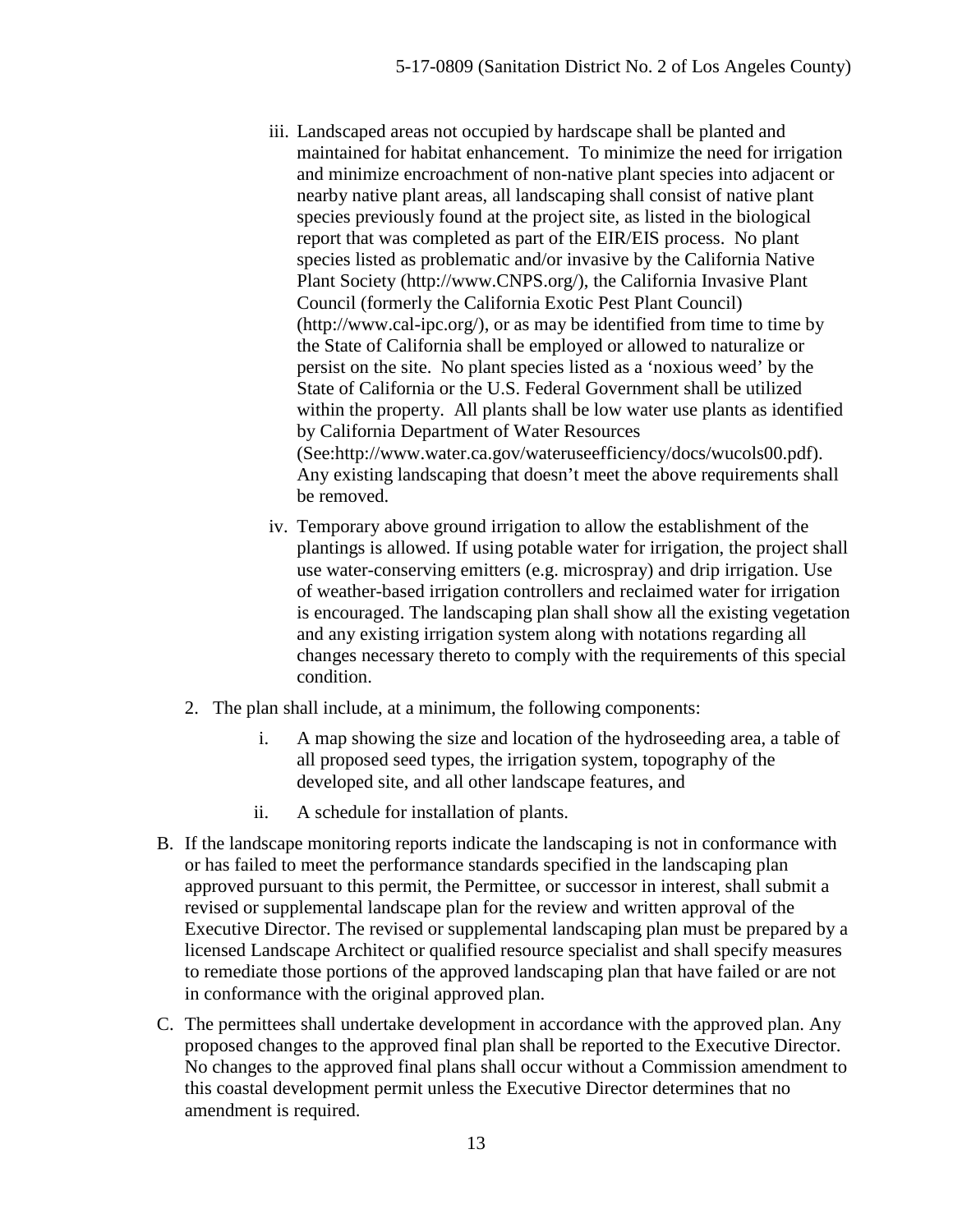14. **Restore Project Site.** Upon completion of the project, restoration of the project site shall be accomplished. The parking lots and access roads including lifeguard station, showers, parking payment facilities, and entry gate at White Point/Royal Palms Beach shall be restored to their original configuration; the temporary concrete sidewalk shall be removed; the temporary twenty-foot sound wall shall be removed; the White Point/Royal Palms Beach shaft site shall be hydroseeded with local native plants and impacted landscaping shall be restored consistent with **Special Condition 13** above; a new fence consistent with **Special Condition 6** shall be installed; and permanent vents and access lids shall be painted to minimize visual impacts.

#### 15. **No Future Shoreline Protection Device.**

- A. By acceptance of the permit, the applicant/landowner agrees, on behalf of itself and all successors and assignees, that no shoreline protective device(s) shall ever be constructed to protect the development approved pursuant to this coastal development permit including, but not limited to, the construction of the underground manifold structure, above-ground vents, and any other future improvements in the event that the development is threatened with damage or destruction from waves, erosion, storm conditions, landslides, sea level rise, or any other coastal hazards in the future. By acceptance of this permit, the applicant/landowner hereby waives, on behalf of itself and all successors and assigns, any rights to construct such devices that may exist under Public Resources Code Section 30235.
- B. By acceptance of this permit, the applicant/landowner further agrees, on behalf of itself and all successors and assigns, that the landowner shall remove the development authorized by this permit including, but not limited to, the manifold structure if any government agency has ordered that the structures are not to be utilized due to any of the hazards identified above. In the event that portions of the development fall to the beach before they are removed, the landowner shall remove all recoverable debris associated with the development from the beach and ocean and lawfully dispose of the material in an approved disposal site. Such removal shall require a coastal development permit.
- 16. **Assumption of Risk, Waiver of Liability, and Indemnity.** By acceptance of this permit, the applicant acknowledges and agrees (i) that the site may be subject to hazards from flooding, sea level rise, erosion and wave uprush; (ii) to assume the risks to the applicant and the property that is the subject of this permit of injury and damage from such hazards in connection with this permitted development; (iii) to unconditionally waive any claim of damage or liability against the Commission, its officers, agents, and employees for injury or damage from such hazards; and (iv) to indemnify and hold harmless the Commission, its officers, agents, and employees with respect to the Commission's approval of the project against any and all liability, claims, demands, damages, costs (including costs and fees incurred in defense of such claims), expenses, and amounts paid in settlement arising from any injury or damage due to such hazards.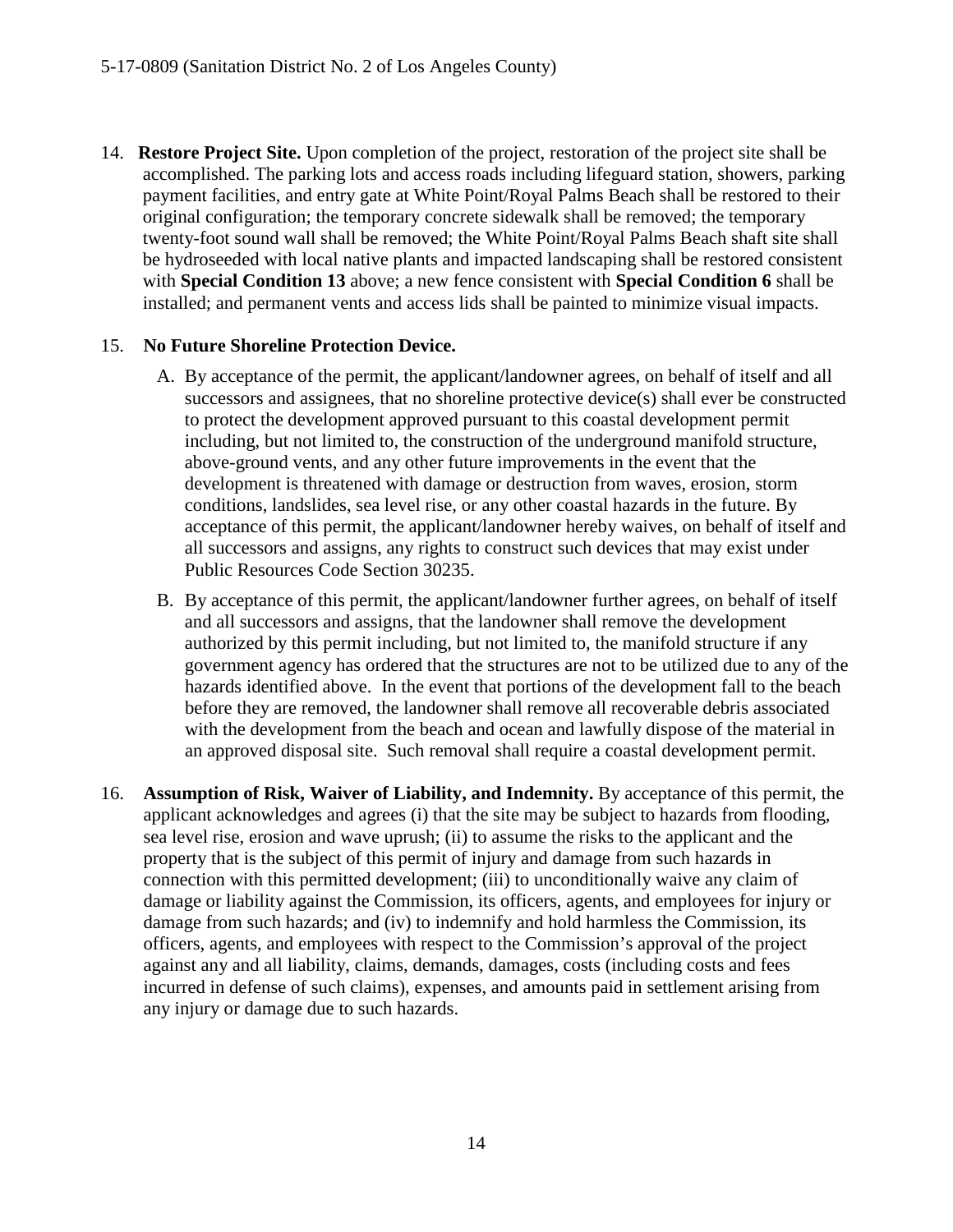## <span id="page-14-0"></span>**IV. FINDINGS AND DECLARATIONS:**

### <span id="page-14-1"></span>**A. PROJECT DESCRIPTION AND LOCATION**

The proposed project, within the dual permit jurisdiction area of the coastal zone (see Section C below), is part of the Clearwater Program which supported the development of a long-range Master Facilities Plan (MFP) for the Los Angeles County regional Joint Outfall System (JOS). The objectives of the Clearwater Program include: providing adequate system capacity for a growing population, improving the reliability of the existing infrastructure, supporting water reuse and biosolids use, and meeting water quality standards. The JOS serves nearly five million people within approximately seventy cities and communities in Los Angeles County (County). The MFP evaluated the region's wastewater management infrastructure and facilities through the year 2050 and identified, among other recommendations, the need for modification of the existing ocean discharge system for the County. A new onshore tunnel is proposed to convey treated wastewater from the County Sanitation Districts' Joint Water Pollution Control Plant (JWPCP) in the City of Carson through a new manifold structure at the subject site, located between the first public road and the sea at White Point/Royal Palms County Beach (RPB; described in more detail below) in San Pedro, to the four existing ocean outfalls extending approximately one to two miles offshore.

Excavation of the proposed Clearwater Tunnel is planned to begin at the JWPCP West Shaft Site located at 24501 Figueroa Street within the City of Carson in 2018, a little over six miles northeast of RPB and outside the coastal zone **(Exhibit 3).** The JWPCP Shaft would be 120 feet below ground surface (bgs) and forty to sixty feet wide and used as the entry and/or exit point for construction workers, tunnel equipment, and excavated material which would be disposed of or possibly repurposed for beneficial uses. The majority of the proposed excavated sand material was determined to be unsuitable for beach replenishment. The underground tunnel, constructed using a tunnel boring machine (TBM) and made of pre-fabricated, steel-reinforced concrete liner segments with watertight gaskets, would be approximately 6.9 miles long, twenty to twenty-two feet in diameter (18 feet internal finished diameter), and would terminate adjacent to the existing ocean outfall manifold structure at the County-owned and operated White Point/Royal Palms Beach. The entire project, beginning outside the coastal zone and terminating within the coastal zone, is expected to take approximately seven years to complete.

Within the coastal zone, the proposed construction activities involve continued underground tunneling using the TBM between 375 and 25 feet bgs roughly following Western Avenue for approximately 3,400 feet from  $25<sup>th</sup>$  Street (coastal boundary) to the RPB site. The City of Los Angeles (City) issued a Coastal Development Permit (CDP 16-10) for the project. The final approximately 900 feet is within the City's dual permit jurisdiction area and is the subject of this permit application **(Exhibit 4)**. The excavation of a shaft at RPB and construction of the new manifold structure to connect the new tunnel to the existing ocean outfalls is also part of the proposed work within the coastal zone.

White Point/Royal Palms Beach is currently used for activities including picnicking, tide-pooling, fishing, snorkeling, surfing, scuba diving, private events, filmings, and research. Atop the bluff and seaward of Paseo del Mar there are additional recreational areas including a public park and baseball field. On the landward side of Paseo del Mar is the White Point Nature Education Center and Reserve. Single and multi-family residences surround these areas.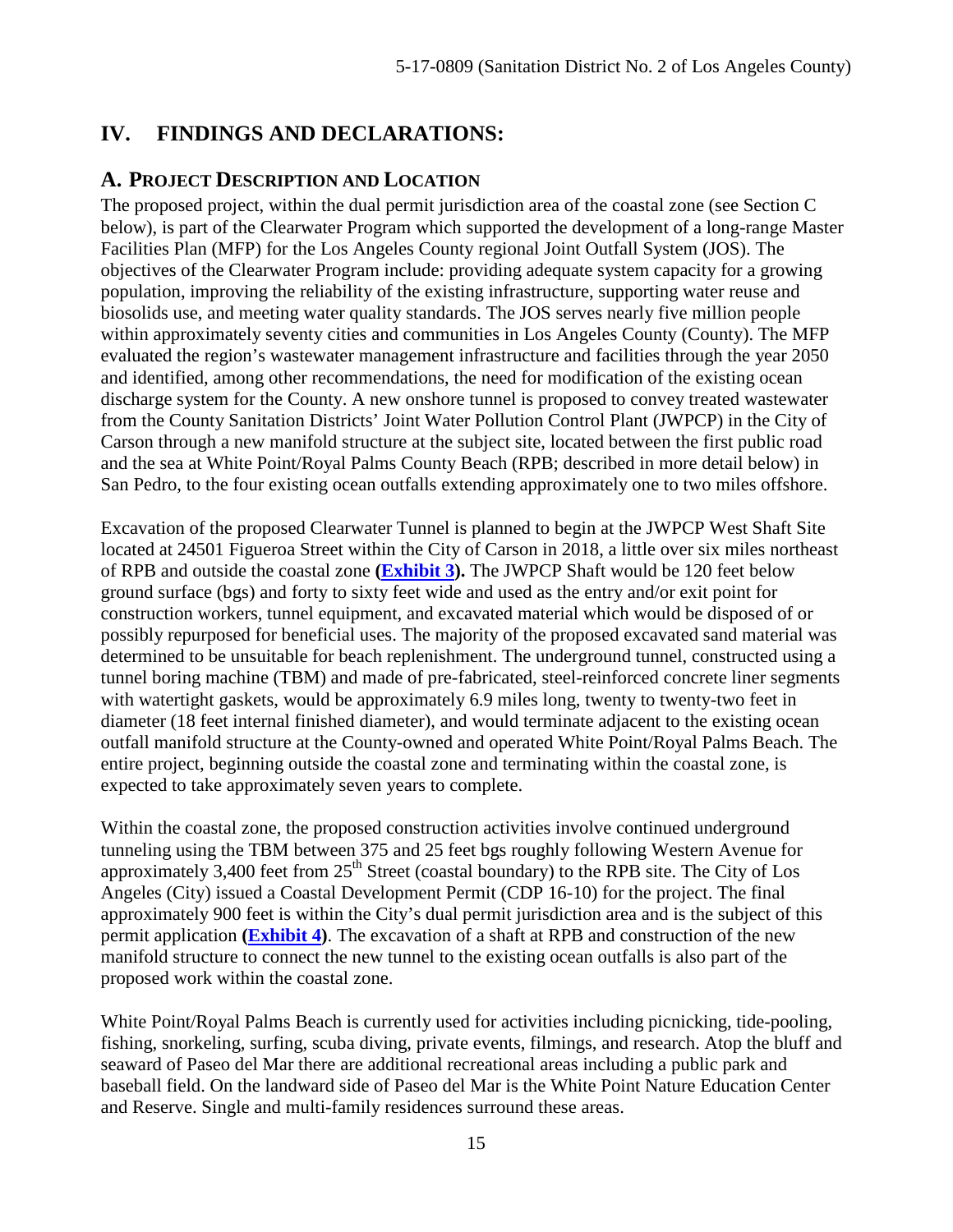The proposed work at RPB is within an area seaward of Paseo Del Mar at the base of a coastal bluff, adjacent to Kay Fiorentino Drive, and inland of the beach. The project location is designated as Open Space in the San Pedro Community Plan. Low Density Residential and other Open Space areas surround RPB. The excavation site, where most of the work would be conducted, is largely within the County Sanitation Districts' property. At this site, a shaft (50 feet bgs and 25 to 35 feet wide) and manifold structure would be constructed beginning in May 2023 **(Exhibit 6)**. This shaft site, approximately one acre of naturally vegetated land, is separated from the Pacific Ocean by a public parking lot ranging from approximately 40 to 80 feet wide and a rock revetment adjacent to and seaward of the parking lot **(Exhibit 5)**. Activities at this site would also include removal of the TBM and remaining excavated material, construction of the new manifold structure adjacent to the existing manifold structure, installation of valves controlling the amount of effluent to each of four existing outfalls, and other interconnection work. Additional project components at the RPB site include the construction of a temporary 20 foot tall sound wall, temporary reduction of available parking (use of approximately 50 of 248 spaces for construction purposes), temporary relocation of the payment kiosk, automated payment stations, the lifeguard station, and public showers, installation of a temporary sidewalk, temporary widening of the east entrance gate, and a temporary construction easement onto County property **(Exhibit 6)**. After construction, the only permanent structures visible to the public would be vent pipes and at-grade access lids. Construction at this site is expected to be completed in October 2025.

A permanent sub-surface access easement of 0.1 acre would need to be obtained from the Los Angeles County Beaches and Harbors Department for future operation and maintenance activities. All easements are anticipated to be secured by spring 2018.

## <span id="page-15-0"></span>**B. OTHER AGENCY APPROVALS**

#### **Los Angeles County Sanitation District & United States Army Corps of Engineers**

The Los Angeles County Sanitation District (LACSD) and the U.S. Army Corps of Engineers (USACE) analyzed four feasible tunnel alignment alternatives, plus two no-action alternatives, and produced a joint Environmental Impact Report/ Environmental Impact Statement (EIR/EIS). The draft was released in February of 2012 for public review. During the following month, three public hearings were held before the closure of the review period on April 10, 2012. Fifty-two comment letters, oral comments, and comment cards were received. All comments were addressed, no new significant environmental impacts were found (CEQA Guidelines Section 15162), and the final EIR/EIS was adopted November 28, 2012 by the LACSD Board of Directors. The Master Facilities Plan was also approved on this date. On July 31, 2013 the Commander of the USACE, Los Angeles District approved the Record of Decision and issued a provisional permit for the proposed project.

#### **City of Los Angeles**

Local Coastal Development Permit application CDP 16-10 was submitted to the City of Los Angeles around June 2016 for the Clearwater Program tunnel, shaft site, and underground manifold structure project. Interested parties and adjacent property owners were invited to a presentation meeting and hearing via letter, email, or flyer. The project presentation meeting and public hearing were held at the San Pedro Public Library on July 12, 2017. Four interested community members were in attendance along with staff from the Bureau of Engineering, Environmental Management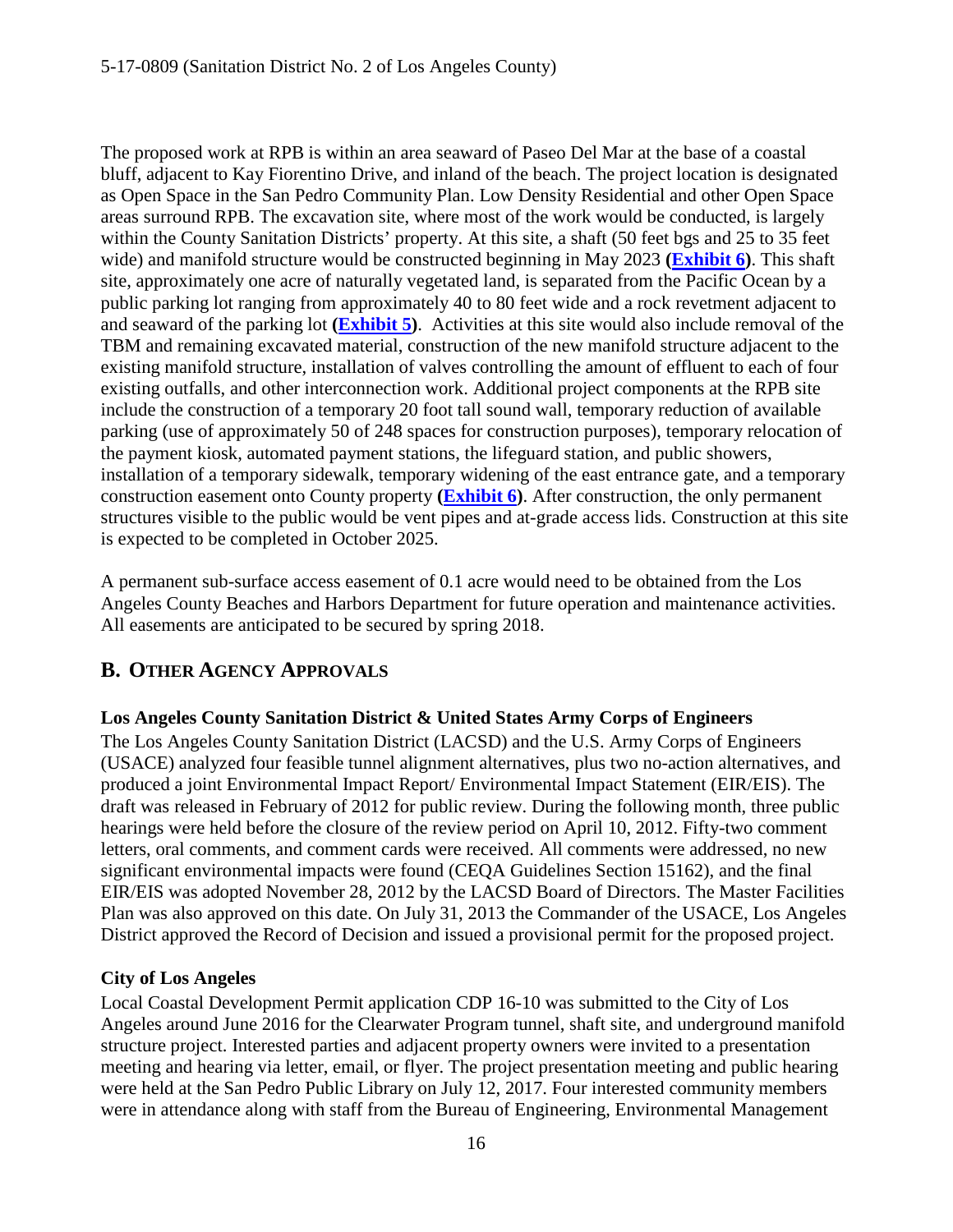Group and LACSD. Additional comments were received after the meeting. All comments were addressed and CDP 16-10 was approved with conditions on September 21, 2017. The conditions included requirements for submittal of final design plans, a construction traffic management plan, an application for a haul route permit, and plans for landscape restoration. The City also included mitigation measures to minimize impacts to archaeological and paleontological resources to the maximum extent feasible, including protection of the stonewall fragment and consultation with appropriate professionals if resources are found during earth-moving activities within the excavation site (paleontological resources are likely to be destroyed within the tunnel footprint where monitoring is not feasible). In addition, Condition II(c) of the City's CDP requires project activities to comply with all of the relevant mitigation measures listed in the Executive Summary of the Final EIR/EIS.

#### <span id="page-16-0"></span>**C. STANDARD OF REVIEW/DUAL PERMIT JURISDICTION AREA**

Within the areas specified in Section 30601 of the Coastal Act, which is known in the City of Los Angeles permit program as the *Dual Permit Jurisdiction* area, the Coastal Act requires that any development which receives a local coastal development permit also obtain a second (or "dual") coastal development permit from the Coastal Commission. The Commission's standard of review for development in the *Dual Permit Jurisdiction* area is the Chapter 3 policies of the Coastal Act. For projects located inland of the areas identified in Section 30601 (i.e., projects in the *Single Permit Jurisdiction* area), the City of Los Angeles local coastal development permit is the only coastal development permit required.

A portion of the project is within the *Dual Permit Jurisdiction* area. Therefore, the Commission's standard of review for the subject proposed development is the Chapter 3 policies of the Coastal Act. The certified San Pedro LUP is advisory in nature and may provide guidance.

In addition, this project constitutes a "treatment work" according to the definition set forth in the Federal Water Pollution Control Act, as referenced in Section 30120 of the Coastal Act. The FWPCA defines treatment work as follows:

*A) The term treatment works means any devices and systems used in the storage, treatment, recycling, and reclamation of municipal sewage or industrial wastes of a liquid nature to implement section 1281 of this title, or necessary to recycle or reuse water at the most economical cost over the estimated life of the works, including intercepting sewers, outfall sewers, sewage collection systems, pumping, power, and other equipment, and their appurtenances; extensions, improvements, remodeling, additions, and alterations thereof; elements essential to provide a reliable recycled supply such as standby treatment units and clear well facilities; and any works, including site acquisition of the land that will be an integral part of the treatment process (including land used for the storage of treated wastewater in land treatment systems prior to land application) or is used for ultimate disposal of residues resulting from such treatment. (B) In addition to the definition contained in subparagraph (A) of this paragraph, treatment works means any other method or system for preventing, abating, reducing, storing, treating, separating, or disposing of municipal waste, including storm water runoff, or industrial waste, including waste in combined storm water and sanitary sewer systems. Any application for*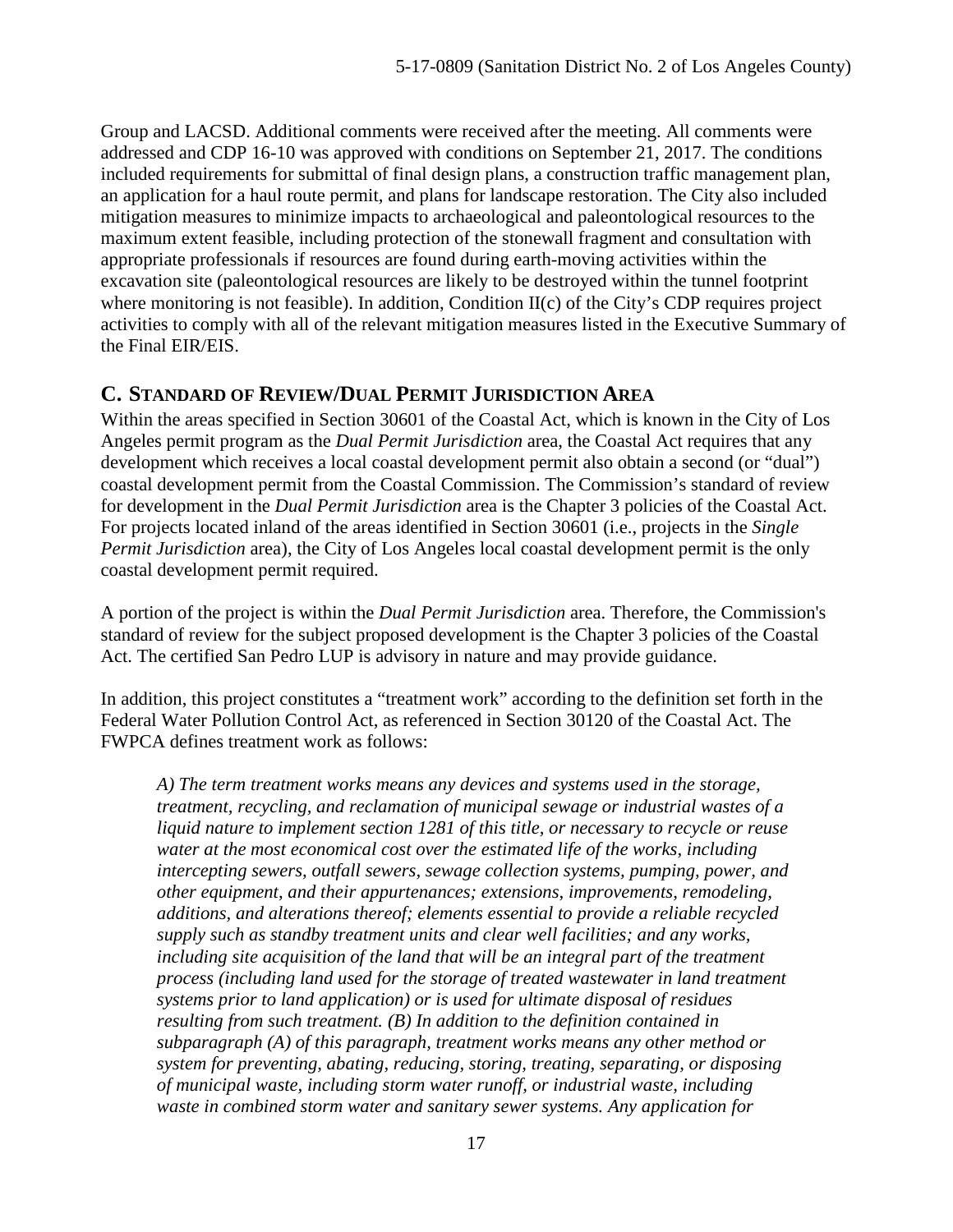*construction grants which includes wholly or in part such methods or systems shall, in accordance with guidelines published by the Administrator pursuant to subparagraph (C) of this paragraph, contain adequate data and analysis demonstrating such proposal to be, over the life of such works, the most cost efficient alternative to comply with sections 1311 or 1312 of this title, or the requirements of section 1281 of this title. 33 U.S.C. § 1292(2)(A-B)*

As such, the Commission is within its purview to evaluate the proposed project in terms of siting, design, and service area per Coastal Act section 30412, which states, in part:

*(a) The State Water Resources Control Board and the California regional water quality control boards are the state agencies with primary responsibility for the coordination and control of water quality. The State Water Resources Control Board has primary responsibility for the administration of water rights pursuant to applicable law. The commission shall assure that proposed development and*  local coastal programs shall not frustrate this section. The commission shall not, *except as provided in subdivision (c), modify, adopt conditions, or take any action in conflict with any determination by the State Water Resources Control Board or any California regional water quality control board in matters relating to water quality or the administration of water rights.*

*Except as provided in this section, nothing herein shall be interpreted in any way either as prohibiting or limiting the commission, local government, or port governing body from exercising the regulatory controls over development pursuant to this division in a manner necessary to carry out this division.* 

- *(b) Any development within the coastal zone or outside the coastal zone which provides service to any area within the coastal zone that constitutes a treatment work shall be reviewed by the commission and any permit it issues, if any, shall be determinative only with respect to the following aspects of the development:* 
	- *(1) The siting and visual appearance of treatment works within the coastal zone.*
	- *(2) The geographic limits of service areas within the coastal zone which are to be served by particular treatment works and the timing of the use of capacity of treatment works for those service areas to allow for phasing of development and use of facilities consistent with this division.*
	- *(3) Development projections which determine the sizing of treatment works for providing service within the coastal zone.*

*The commission shall make these determinations in accordance with the policies of this division and shall make its final determination on a permit application for a treatment work prior to the final approval by the State Water Resources Control Board for the funding of such treatment works. Except as specifically provided in this subdivision, the decisions of the State Water Resources Control Board relative to the construction of treatment works shall be final and binding upon the commission.*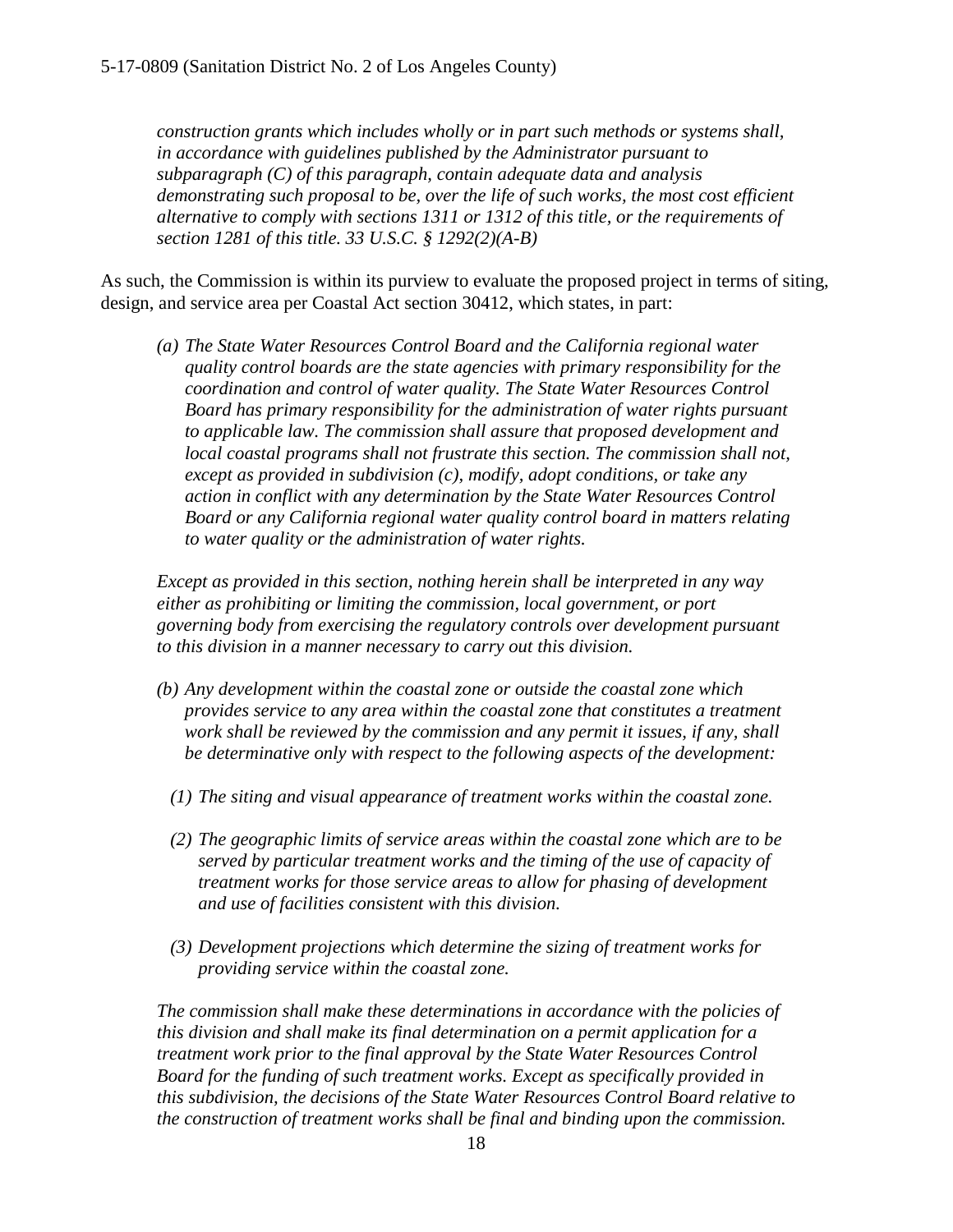(c) *The commission shall provide or require reservations of sites for the construction of treatment works and points of discharge within the coastal zone adequate for the protection of coastal resources consistent with the provisions of this division…*

This provision authorizes the Coastal Commission to evaluate the Clearwater Program as it relates to siting and visual appearance of the development within the coastal zone, the geographic limits of the portions of the JOS within the coastal zone, the timing of use of the treatment work within those service areas, and projections indicating the necessary capacity needed for service areas within the coastal zone. Although this is a limited list of factors, they may implicate several of the policies in Chapter 3 of the Coastal Act. The first of these factors–the siting of a facility–for example, may affect not only aesthetics (see, e.g., section 30251), but also coastal access (see, e.g., sections 30210 to 30212), the nature and extent of any impacts of the project on biological resources and water quality (see, e.g., sections 30230, 30231, and 30240), the nature and extent of geologic stability issues raised by the project (see, section 30253), and whether the project raises archaeological issues (see Section 30244).

#### <span id="page-18-0"></span>**D. DEVELOPMENT**

Coastal Act section 30250, *Location; existing developed area*, states, in part:

*(a) New residential, commercial, or industrial development, except as otherwise provided in this division, shall be located within, contiguous with, or in close proximity to, existing developed areas able to accommodate it or, where such areas are not able to accommodate it, in other areas with adequate public services and where it will not have significant adverse effects, either individually or cumulatively, on coastal resources...* 

Coastal Act section 30253, *Minimization of adverse impacts*, states: *New development shall do all of the following:* 

- *(a) Minimize risks to life and property in areas of high geologic, flood, and fire hazard.*
- *(b) Assure stability and structural integrity, and neither create nor contribute significantly to erosion, geologic instability, or destruction of the site or surrounding area or in any way require the construction of protective devises that would substantially alter natural landforms along bluffs and cliffs.*
- *(c) Be consistent with requirements imposed by an air pollution control district or the State Air Resources Board as to each particular development.*
- *(d) Minimize energy consumption and vehicle miles traveled.*
- *(e) Where appropriate, protect special communities and neighborhoods that, because of their unique characteristics, are popular visitor destination points for recreational uses.*

Coastal Act section 30254, *Public works facilities*, states, in part: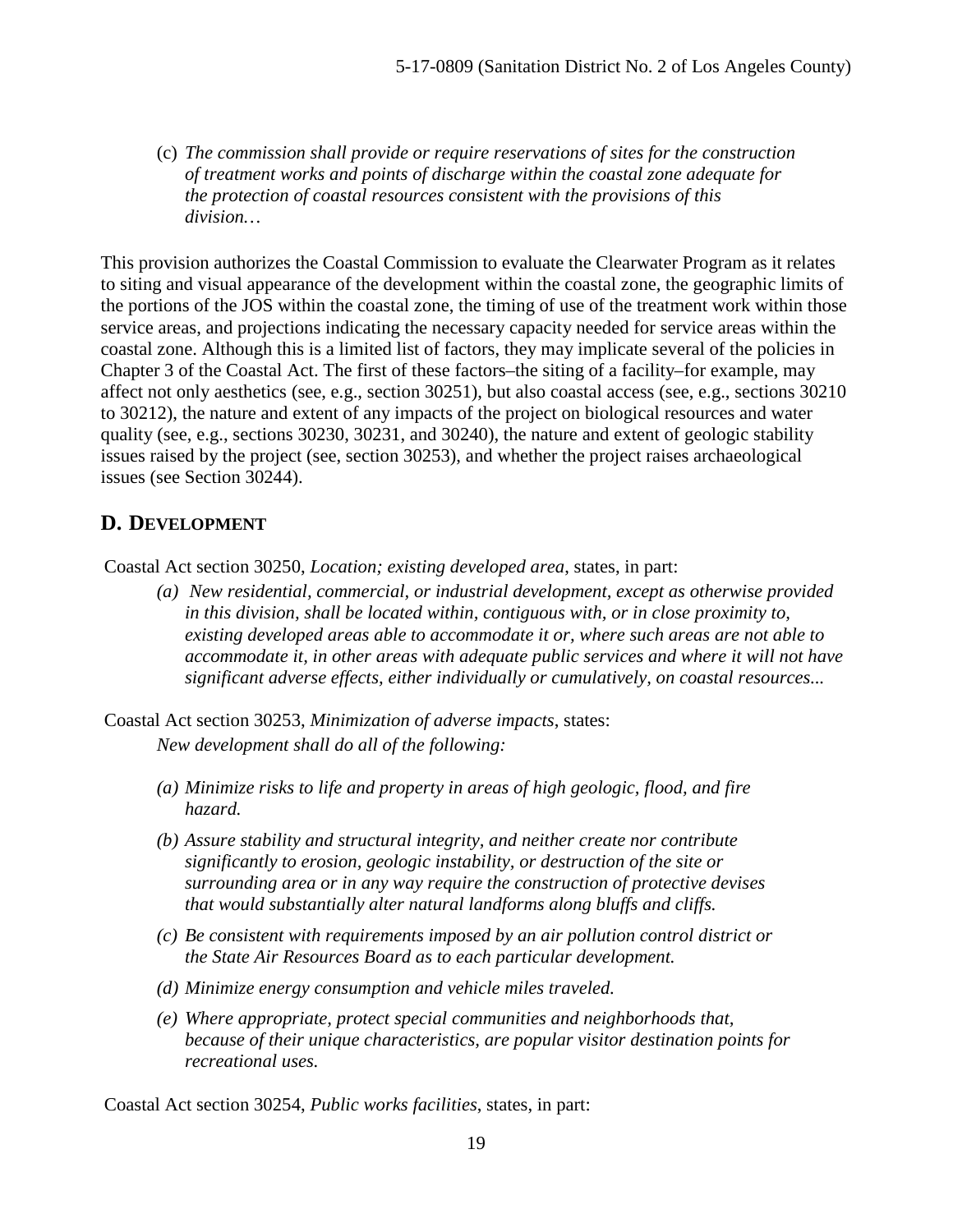*New or expanded public works facilities shall be designed and limited to accommodate needs generated by development or uses permitted consistent with the provisions of this division; provided, however, that it is the intent of the Legislature that State Highway Route l in rural areas of the coastal zone remain a scenic twolane road. Special districts shall not be formed or expanded except where assessment for, and provision of, the service would not induce new development inconsistent with this division. Where existing or planned public works facilities can accommodate only a limited amount of new development, services to coastal dependent land use, essential public services and basic industries vital to the economic health of the region, state, or nation, public recreation, commercial recreation, and visitor-serving land uses shall not be precluded by other development.*

Coastal Act section 30254.5, *Terms or conditions on sewage treatment plant development; prohibition*, states:

*Notwithstanding any other provision of this law, the commission may not impose any term or condition on the development of any sewage treatment plant which is applicable to any future development that the commission finds can be accommodated by that plant consistent with this division. Nothing in this section modifies the provisions and requirements of Section 30254 and 30412.* 

San Pedro Specific Plan section 5.A, *Land Use Regulations, Geological Hazard Areas*, states, in part:

*No building permit shall be issued until the Los Angeles City Engineer has approved assurance by the applicant that the proposed development will neither create nor contribute significantly to the endangerment of road stability or other public improvements.*

#### **Growth Accommodation**

The primary intent of Section 30250 of the Coastal Act is to direct new development toward areas where community services are provided and potential impacts to resources are minimized. Section 30250 also requires when siting such development, including the associated supporting infrastructure, that the development be located so as not to cause significant adverse effects, either individually or cumulatively, on coastal resources. Section 30254 of the Coastal Act sets limitations on the approval of new or expanded public works facilities such that their development is scaled to accommodate needs generated by levels of development found by the Commission to be consistent with the Coastal Act. Coastal Act Section 30254.5 places limits on the Commission's ability to impose permit terms or conditions on the development of any sewage treatment plant that would prejudice or otherwise obviate the plant's ability to provide sewage treatment to any Coastal Actconsistent future development that the Commission determines could be accommodated by the plant. Coastal Act Section 30412 further restrains the Commission's actions with regard to water quality issues, especially the development of publicly-owned wastewater treatment works, prohibiting the Commission from taking actions that would be in conflict with the State or Regional Water Quality Boards and limiting the Commission's determinations on the development of such treatment works within the coastal zone to issues regarding: (a) the siting and visual appearance of the treatment works; (b) geographic and temporal limits of service areas; (c) the timing of the use of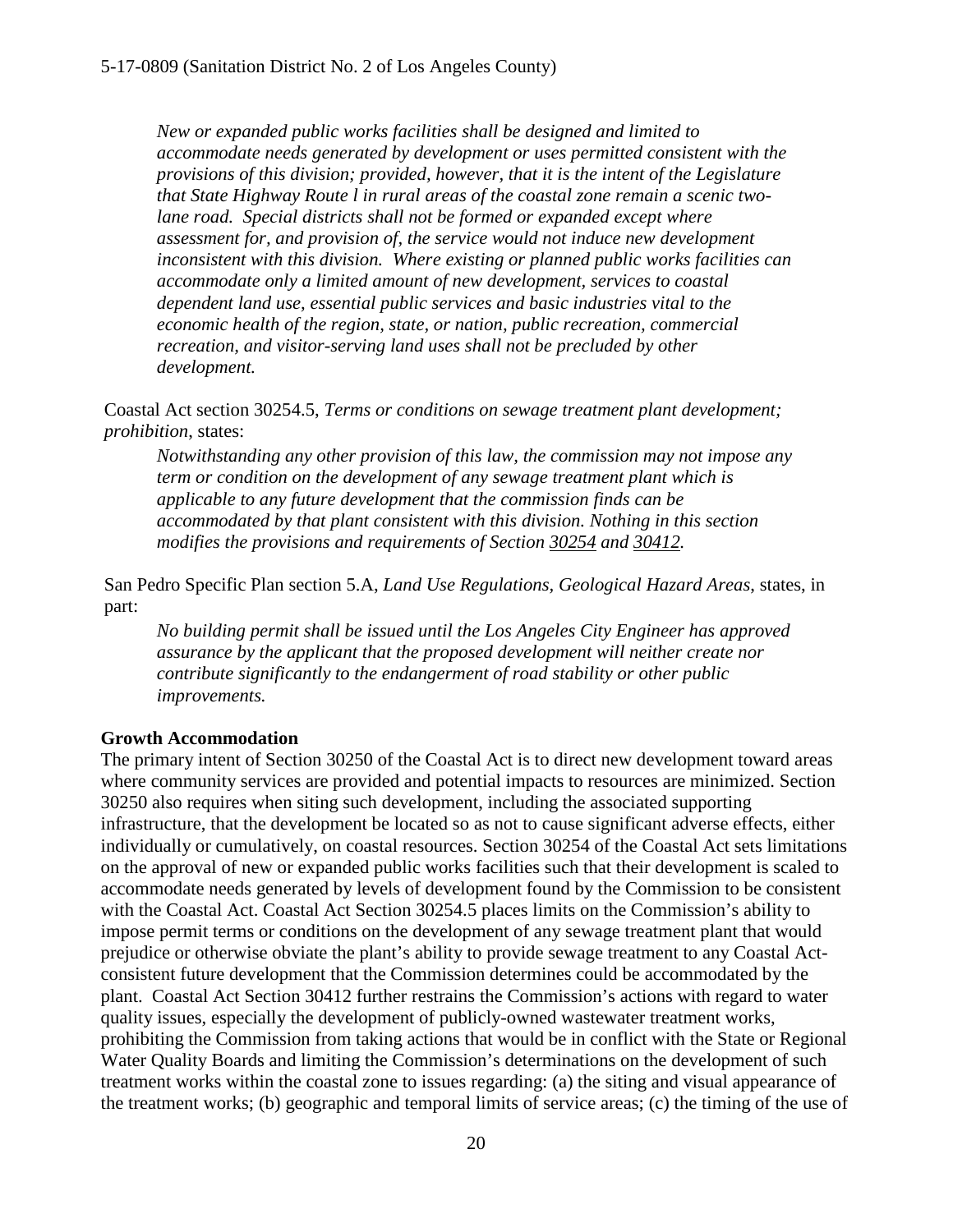capacity of treatment works for those service areas to allow for phasing of development; and (d) the sizing of treatment works as determined by development projections.

In 2010, the JWPCP discharged an average daily flow of approximately 280 million gallons per day (MGD) of treated wastewater serving an approximately 660 square-mile area from the San Gabriel Mountains in the north to San Pedro Bay in the south and from the border of the City of Los Angeles in the west to the border of the County of Los Angeles to the east. The two existing tunnels, built in 1937 (at 8 feet in diameter) and 1958 (at 12 feet in diameter), and using materials including brick, have not been inspected or repaired due to necessary continual use since their construction well over 50 years ago. Population projections by the Southern California Association of Governments forecasts approximately 6.3 million people in the JOS service area by 2050 which translates to a flow of about 612 MGD, 20 MGD beyond current capacity. The proposed tunnel would have the capacity to transport 1,080 MGD which would meet and exceed the projected demand during projected peak wet weather flows in 2050 (927 MGD at the JWPCP), thereby, minimizing the potential for sewage overflow. It would also allow the two existing tunnels (which cannot function independently of one another) to be drained and repaired. Once operable, the two older tunnels could be used if the new tunnel is in need of maintenance or repair.

Because the proposed development involves improvements to the JOS wastewater system capacity, the question arises as to whether the project induces growth that is inconsistent with the Coastal Act. In this case, although the development supports increased flows of wastewater, it is designed to accommodate projected peak wet weather flows and population growth in the service area through 2050. In addition, the project is scaled to accommodate growth which would largely be outside the coastal zone. The proportion of JOS service area within the coastal zone is very small and includes portions of Manhattan Beach, Hermosa Beach, Redondo Beach, Palos Verdes Estates, Rancho Palos Verdes, and Long Beach. These communities are older and are, generally, built out or designated as open space. San Pedro is serviced by the City of Los Angeles' sewer system with outfalls emanating from the Hyperion Treatment Plant located in Playa Del Rey within the City of Los Angeles. In addition, San Pedro is not one of the coastal communities served by the JOS and there are no policies in the San Pedro LUP that explicitly restrict growth in the coastal zone. Thus, the proposed project is consistent with section 30254 of the Coastal Act because intention new tunnel's additional capacity would accommodate peak storm flows and growth expected to occur within and outside the coastal zone and would not be significantly growth inducing.

#### **Project Alternatives**

The purpose of the proposed project is to fulfill the Clearwater Program's objectives of creating a wastewater treatment system with the capacity to meet the needs of a growing population, the potential to be maintained and repaired if needed, the reuse of recycled water and biosolids, and the intention, long-term, to meet water quality standards. Twenty-two tunnel alignment alternatives were considered; most of which were eliminated through a multi-step alternative screening process. The Final EIR/EIS analyzed the impacts of six feasible alternatives, four project alignment alternatives, a No-Project Alternative, and a No-Federal-Action Alternative. Alternatives 1 through 4 would begin at the JWPCP at either the East or West shaft site and terminate at the Southwest Marine shaft site, Angels Gate shaft site, or RPB shaft site **(Exhibit 2)**. Alternatives 1 through 3, additionally, would require changes to the offshore diffusers at the San Pedro or Palos Verdes Shelf. Of these four, Alternative 4 has the fewest construction risks, adverse impacts, and economic costs. Under the No-Project and No-Federal-Action Alternatives, the existing ocean discharge system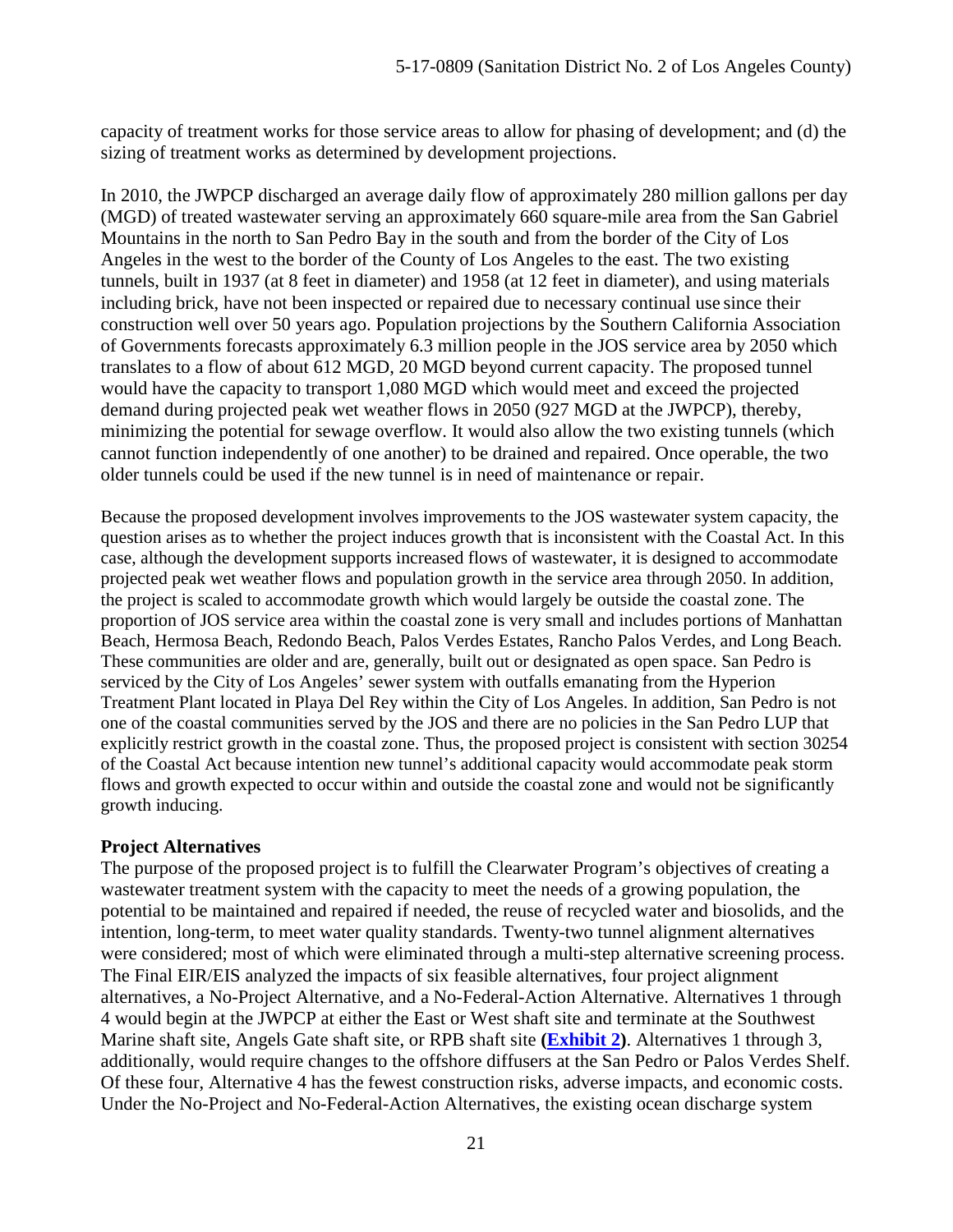would continue to be used and would not be sufficient to accommodate future projected storm flows. In turn, the facilities and neighboring communities could be subject to sewer overflows and emergency discharges. Additionally, any damage incurred during the extended lifetime of the aged facilities would instigate re-direction of discharges to facilities that may not have available capacity.

Alternative 4 is the preferred alternative and subject of this CDP application because it has the least number of shaft sites, the shortest tunnel, and fewest truck trips; would not result in significant, unavoidable, adverse environmental impacts that disproportionately affect minority and low-income populations, and; as proposed, does not involve work in the marine environment.

#### **Geologic Hazards**

Coastal Act section 30253 requires that new development be sited and designed to minimize risks to life and property in areas of high geologic hazard, such as the proposed project site. Development must also be designed to assure its stability and structural integrity over time. Thus, the proposed development must be designed to withstand expected stressors from geologic hazards.

According to geophysical surveys, a probabilistic seismic hazard analysis, and geotechnical reports conducted by Fugro West in 2011 and summarized in the Final EIR/EIS, the construction of the tunnel and shaft is susceptible to geologic hazards, such as, landslides, mudslides, and ground failure. The EIR/EIS addresses these potential hazards by requiring geotechnical investigations and incorporation of recommendations made in these investigations into the final plans, thereby making the hazards' impacts less than significant. For the portion of the tunnel within the coastal zone, there are no known landslides above or near the proposed development and deep-seated ground failure is considered a low geologic hazard. The RPB shaft site is also not in a landslide area, however, the adjacent bluff is. There may be weak layers of Altamira Shale below the water table at the shaft site which could result in ground failure due to instability of the site during excavation. Once the shaft is constructed, there would be minimal risk of instability. Seismic hazards exist in the region, due to the site's proximity to the active Palos Verdes Fault and other potentially active seismic sources, but are not considered significant because the probability fault rupture in this area during construction is low and probability of rupture post-construction is not expected to be different that current conditions because of the new manifold structure's similar shape, size, and location compared to the existing facilities. There is no potential for liquefaction at the site. The geotechnical reports conclude that the site will be safe from geologic hazards and not create nor contribute significantly to erosion or geologic instability However, because the applicant estimates that the project will not start for at least 5 years, over that period geologic conditions may change, i.e., additional erosion, landsliding, bluff retreat, and may affect the approved project and require a redesign from the approved project. Therefore, **Special Condition 8** requires that the applicant submit a final geotechnical report to the Executive Director no later than one year prior to construction at the Royal Palms project site to determine if there are changed circumstances, such as, increased erosion, bluff retreat, flooding, that could affect the approved project and require redesign or modifications. The Executive Director will determine if an amendment to this coastal development permit is legally required.

The National Research Council's 2012 report, *Sea Level Rise for the Coasts of California, Oregon, and Washington: Past, Present, and Future*, includes a high projection of sixty six inches of sea level rise by 2100. At that level, the potential for flooding in a 100-year storm event may temporarily enter the subject project site **(Exhibit 7)**. A tsunami also has the potential to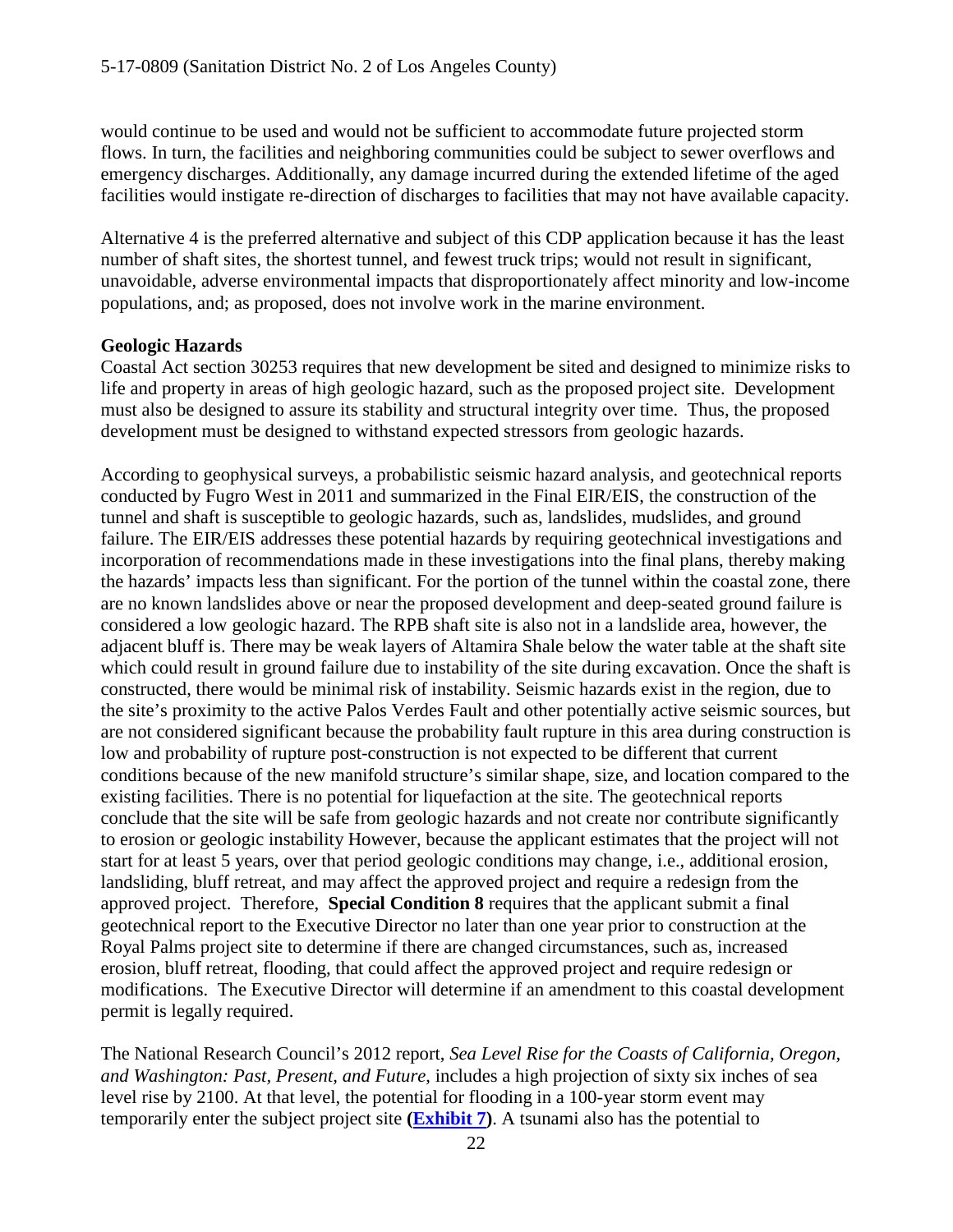temporarily inundate the site, but no permanent inundation is expected during the proposed infrastructure's anticipated lifetime.

The proposed tunnel is below-ground and pressurized with sufficient capacity to accommodate additional flow from storm surge or potential flooding due to sea level rise. The manifold structure, with an economic design life of 75-100 years, is designed to withstand SLR up to 16 feet. If temporarily inundated, there are sump pumps within the pressurized manifold structure that can pump out small amounts of water. If permanently inundated, which is unexpected, the system would operate normally; only access to the structure's vents or lids for maintenance activities would be restricted. As proposed, it is unlikely that the project will require shoreline protection over its lifetime; however, there is a possibility that this area could be threatened in the future by waves and erosion. Given the treatment work's design and approval of the development of this portion of the project site is predicated upon the expectation that this area will not require shore protection, nevertheless, **Special Condition 15** requires the waiver of any rights to construct protective devices that may exist under Public Resources Code Section 30235. As conditioned, the project is consistent with sections 30250(a) and 30253(a) and (b) of the Coastal Act.

Although the geologic risks at this site appear to be low, there is still the potential for the project to be subject to landslides, mudslides, ground failure, and inundation by storm surge and sea level rise. As proposed, based on current geologic conditions, the proposed project would be expected to minimize risks to life and property and maintain structural stability over its projected life; however, with work at the subject site expected to begin in 2023, there is a possibility that over the five years before the permit term would expire **(Special Condition 4)**, assumptions and geophysical conditions, including bluff stability with rising sea levels, could vary requiring additional analysis and change to the project. Thus, the Commission imposes **Special Condition 8**, which requires that a site-specific geotechnical survey to be conducted and report be prepared no longer than one year prior to construction and that the recommendations produced be incorporated into the final plans reviewed by a licensed geotechnical expert. If such survey demonstrates that the geological conditions are significantly different than those analyzed in this report or that the project is no longer properly sited and designed to minimize hazards and to be structurally sound, then the applicant shall not commence construction within the coastal zone until the applicant has amended this coastal development permit to address such new conditions or hazards. The plan must be submitted to the Executive Director for review and approval to ensure that the requirements of **Special Condition 8** are met.

In addition, as stated, the majority of the proposed project occurs outside of the coastal zone including tunneling approximately 6.5 miles for the underground pipeline. The project will commence at the head of the tunnel (JWPCP) and will take approximately 5 years before they reach and begin construction at the proposed project site (White Point/Royal Palms Beach). Because of the timing and the need for the applicant to secure funding and acquire contractors, extending the expiration of the Coastal Development Permit from the standard two year period is necessary. **Special Condition 4** establishes the term of the permit for five (5) years following approval of this permit; if a delay in construction within the coastal zone is anticipated, an application to extend the permit would be required.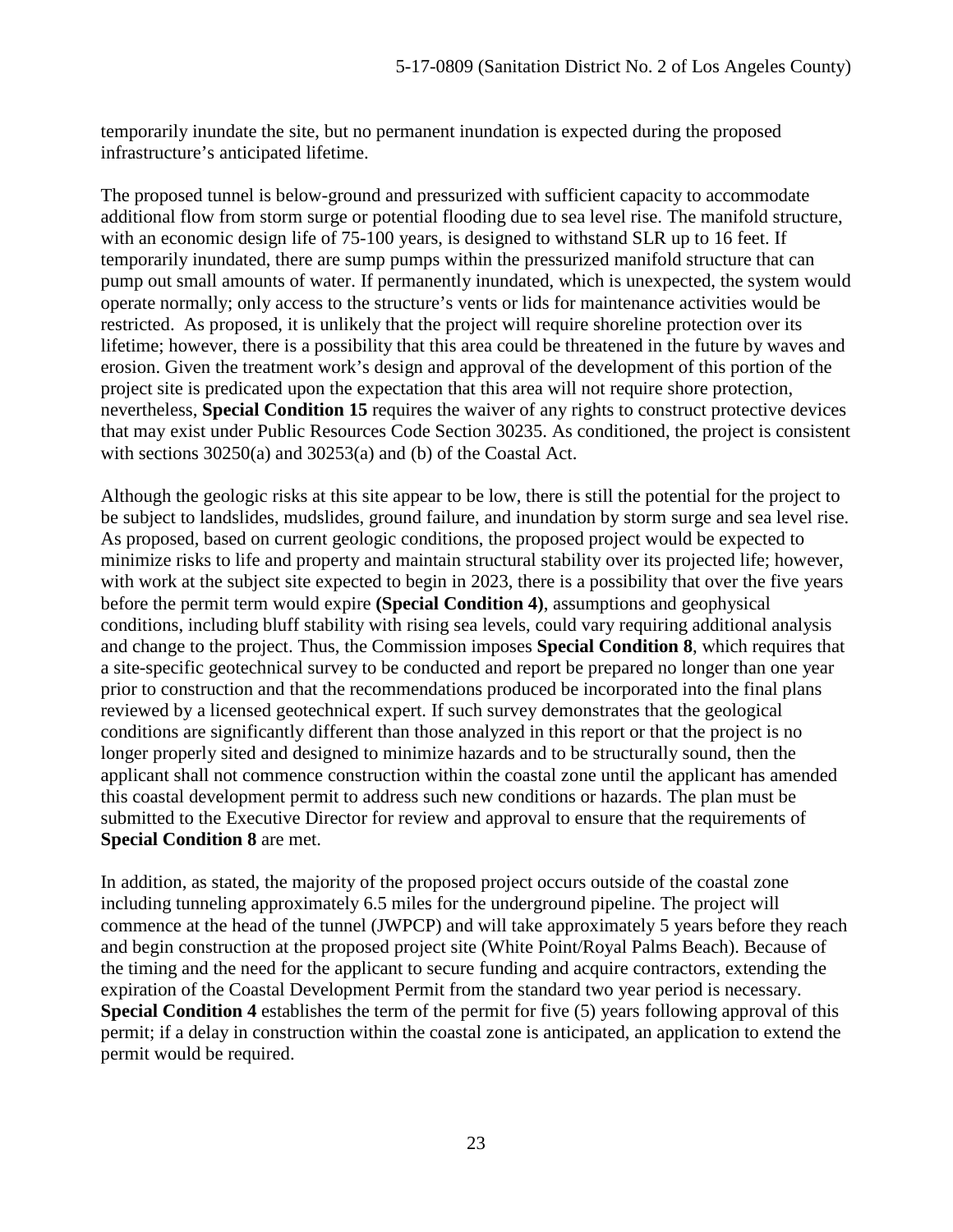#### **Air Quality and Energy Consumption**

Coastal Act section 20253(c) requires that development be consistent with requirements imposed by the South Coast Air Quality Management District (SCAQMD). Construction and operation of the project would require energy consumption and produce emissions of pollutants primarily in the form of dust and vehicle exhaust; however, compliance with Air Quality Management Plan and SQAQMD rules and regulations is required. In addition, section 30253(d) requires development to minimize energy consumption and vehicle miles traveled.

The City incorporated measures to mitigate impacts on air quality and energy consumption including the recycling of construction debris and the use of newer, fully covered trucks with more fuel efficient engines or covered trucks with particulate matter traps and energy efficient lighting. Limiting greenhouse gas emissions through these efficiency measures minimizes the project's contribution to global warming. **Special Condition 10** further mitigates air quality impacts by conditioning dust control measures at the project site including the use of silt fences or other protective devices. Thus, as conditioned, the proposed project is consistent with Coastal Act sections  $30253(c)$  and (d).

Cumulative impacts from the project as a whole are also minimized. The JWPCP is electrically selfsufficient and sends excess energy to the power grid. The system also reduces demand for imported water by recycling water for reuse in the region and produces biosolids which, through processing, convert to energy and can be used for composted soil amendment.

#### **Conclusion**

As it currently exists, the sixty and eighty year old JWPCP effluent outfall tunnel system does not have sufficient capacity to accommodate expected wet weather peak flows and population growth. A no-action alternative would likely pose significant environmental threats in the future because damage to infrastructure or capacity exceedance could result in overflow and flooding of untreated wastewater into communities and various water courses. The project, as conditioned, is the least invasive proposal to accommodate larger wastewater flows in the JOS service area which is largely outside the coastal zone. Risks to life and property are substantially reduced under this alternative with special conditions to minimize geologic instability during excavation and construction and to account for changes in geologic conditions over time **(Special Conditions 4**, **8**, and **10)**. No permanent inundation is expected during the infrastructure's lifetime and any temporary inundation from storm surge is accommodated in the project's design; nevertheless, **Special Condition 15** requires the waiver of any rights to construct protective devices. In addition, impacts to air quality and energy consumption are minimized. Thus, as conditioned, the proposed project is consistent with all relevant provisions of the Coastal Act and San Pedro's certified LUP.

## <span id="page-23-0"></span>**E. PUBLIC ACCESS**

Coastal Act section 30210, *Access; recreational opportunities; posting*, states:

*In carrying out the requirements of Section 4 of Article X of the California Constitution, maximum access, which shall be conspicuously posted, and recreational opportunities shall be provided for all the people consistent with public safety needs and the need to protect public rights, rights of private property owners, and natural resource areas from overuse.*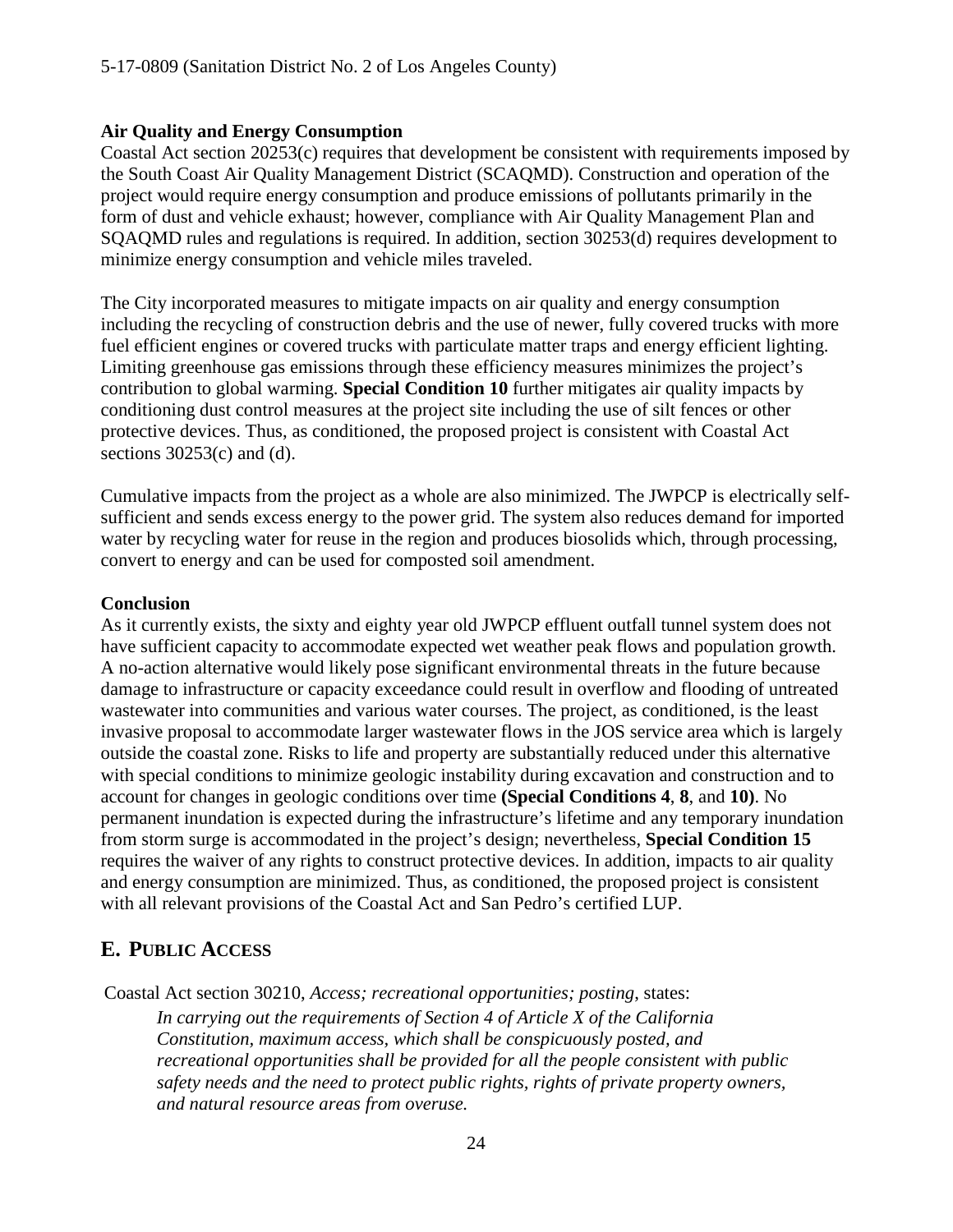Coastal Act section 30211, *Development not to interfere with access*, states:

*Development shall not interfere with the public's right of access to the sea where acquired through use or legislative authorization, including, but not limited to, the use of dry sand and rocky coastal beaches to the first line of terrestrial vegetation.* 

San Pedro Specific Plan section 9, *Access*, states, in part:

*Accessways shall not be obstructed by any improvements and shall be kept clear and open for public access, except where public safety considerations require their closure.*

#### **Parking**

The general location of the proposed project contains public access points to the White Point/Royal Palms County Beach. During construction, the beach shall remain open with no significant impacts on public access to the beach or recreation facilities as conditioned. The road from Paseo del Mar to the beach parking lots will be open throughout the project. There are a total of 248 legal parking spaces supporting the use of RPB. 36 of these spaces are located in a parking lot at the top of the bluff with an additional approximately 44 street parking spaces on Paseo Del Mar. The lower two lots, adjacent to the excavation site, have 168 available parking spaces. While the reconfiguration of the paved areas immediately seaward of the shaft site would use a maximum of 50 public beach parking spaces for the duration of the project, approximately three years, surveys by Fehr & Peers (which were conducted during peak summer weekends) showed that adequate parking would be available even without the use of 50 of the 248 spaces. Therefore, the project, as proposed, would not have a significant adverse impact on public parking and, thus, access to the beach.

The public might not be aware of the project, so, construction activities may dissuade people from accessing RPB. Therefore, **Special Condition 12** requires signage plans to be developed and submitted to the Executive Director a public access management that shall include signage plans to ensure the public is informed of beach and public access availability.

#### **Traffic**

In terms of the impacts of construction traffic on beach access, under CDP 16-10 the City has imposed a number of mitigation measures, including routing construction trucks away from congested streets. The City's permit also requires a construction management plan to be reviewed and approved, as well as, a haul route permit to be acquired prior to construction and excavation. In addition, as proposed, construction is limited to non-peak use times—weekdays—and the main truck route utilizes Western Avenue where the coastal zone only extends to  $25<sup>th</sup>$  Street (and the dual jurisdiction area of the coastal zone only encompasses the intersection of Western and Paseo Del Mar). Therefore, traffic issues would be minimized and, thus, would not have a significant adverse impact on public beach access.

#### **Noise**

Temporary construction noise may deter public access to the RPB; however, the majority of the construction work is proposed to occur during weekdays minimizing the noise impacts during peak weekend hours. The City's CDP requires the use of noise-reducing construction practices including limiting work hours and prohibiting unmuffled exhaust. The City's conditions also included noise impact monitoring by a disturbance coordinator following a complaint/response tracking plan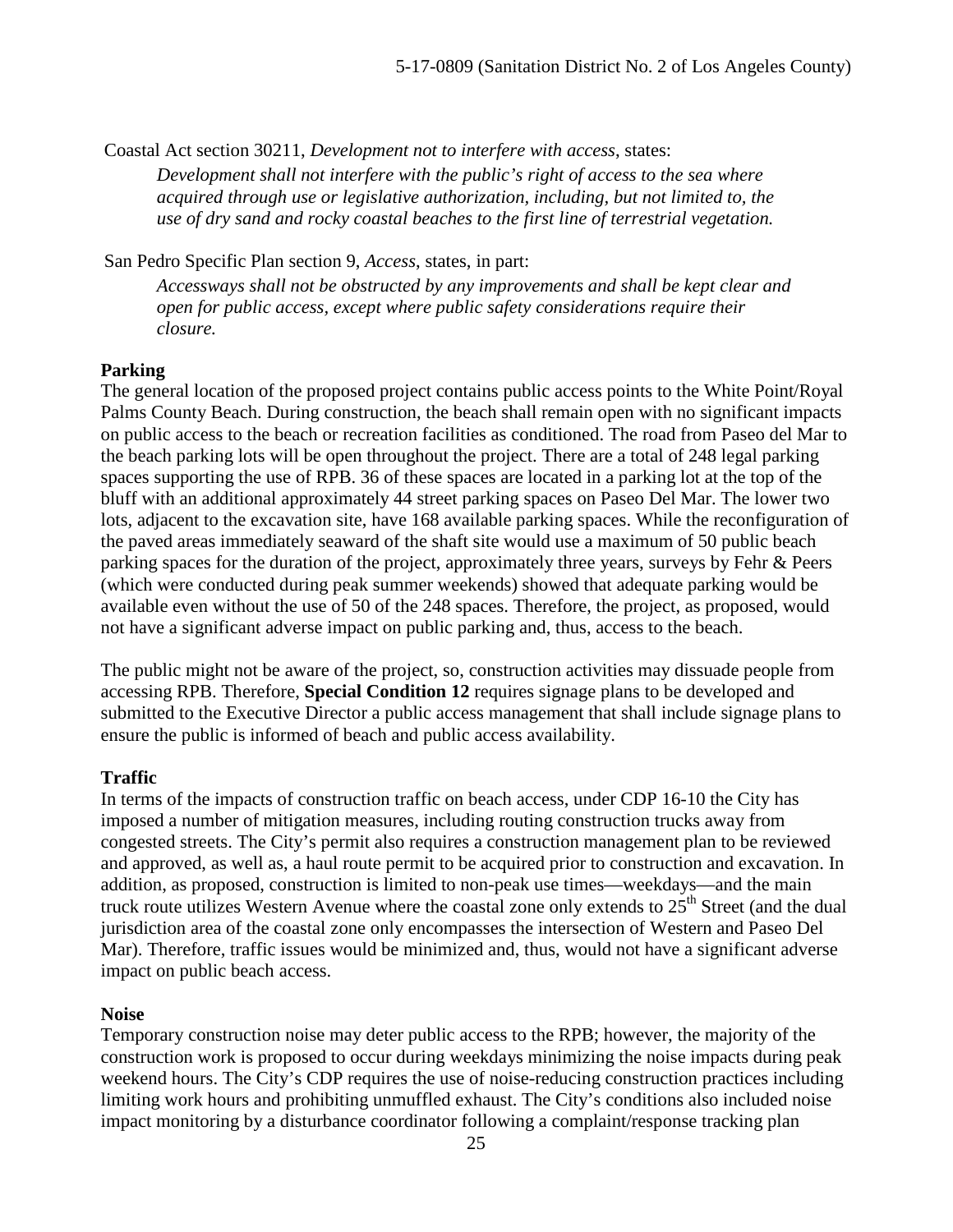initiated prior to construction and the preparation and implementation of a vibration control plan to reduce ground-borne noise levels. In addition, as proposed the project includes the construction of a 20 foot sound wall. Therefore, as proposed, the project would not have a significant adverse impact on public access to the beach.

#### **Conclusion**

As conditioned, maximum access will be maintained during the approximately three years of proposed construction. There is sufficient parking available despite the temporary use of 50 parking spaces during construction. Plus, **Special Condition 12** requires the development of a public access management plan that includes a signage plan to ensure that the public is informed about beach and public access availability while the development is underway. In addition, the City incorporated mitigation measures into CDP 16-10 that shall minimize the impacts of traffic and noise on public access. The siting of the proposed project does not restrict public access to the coast and is consistent with the Chapter 3 policies of the Coastal Act.

## <span id="page-25-0"></span>**F. MARINE ENVIRONMENT**

Coastal Act section 30231, *Biological productivity; water quality*, states:

*The biological productivity and the quality of coastal waters, streams, wetlands, estuaries, and lakes appropriate to maintain optimum populations of marine organisms and for the protection of human health shall be maintained and, where feasible, restored through, among other means, minimizing adverse effects of waste water discharges and entrainment, controlling runoff, preventing depletion of ground water supplies and substantial interference with surface waterflow, encouraging waste water reclamation, maintaining natural vegetation buffer areas that protect riparian habitats, and minimizing alteration of natural streams.* 

#### **Biological Productivity of Coastal Waters**

The White Point/Royal Palms Beach area hosts diverse marine, intertidal, and coastal species and habitats. The lower parking lots separate the construction area from the beach. No project-related activities are proposed within marine waters, the intertidal zone, or the beaches. Adverse impacts to fish and wildlife habitat and water quality could occur, however, from sedimentation or debris accumulation from project excavation (i.e., soils disturbed and removed from the site during shaft construction). This sedimentation or debris could adversely impact biological productivity of coastal waters by, for example, direct ingestion. To mitigate this potential impact, and ensure consistency with the Coastal Act section 30231, **Special Condition 10** requires the development of a construction and pollution prevention plan which would include BMPs to ensure that the project avoids silt or debris accumulation near the project site and minimize threats of entanglement of wildlife.

Noise and vibrations emanating from the excavation site may also impact biota in the marine environment. **Special Condition 9** requires an appropriately trained biologist to survey within a 500 foot radius of the proposed construction areas no longer than six months prior to construction for sensitive species and habitat, submit a report to the Executive Director, and review the project final plans to ensure appropriate measures are in place to protect coastal ecosystems.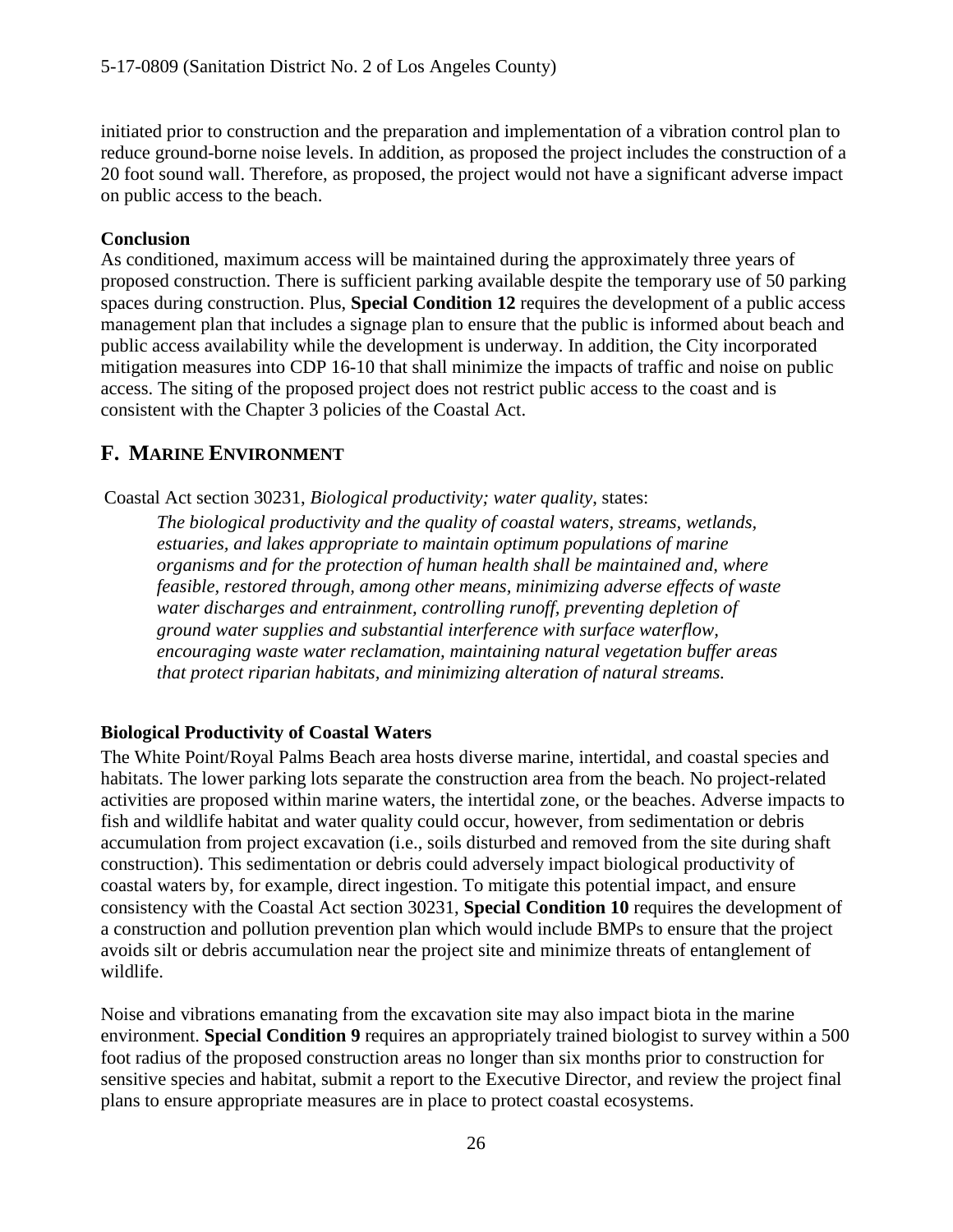According to the Final EIR/EIS, lighting of the construction site also has the potential to impact sensitive species in the surrounding area. Construction is expected to occur largely during daylight hours, so, light use would be minimized at night. In addition, minimum lighting standards would be applied to lighting plans (submitted to the Executive Director for approval) to indicate that light would be directed downward and shielded from the beach **(Special Condition 11)**.

Offshore biological productivity may also be impacted by future diffusion of larger volumes of treated wastewater. These impacts are not considered significant given the JWPCP's requirements to meet water quality standards and the relatively low proportion of nutrient input from the treated wastewater relative to the nutrients suspended during natural upwelling (discussed in more detail below).

#### **Water Quality**

The JWPCP was awarded the Environmental Protection Agency (EPA) Plant of the Year Award in 2008 for outstanding operations and maintenance programs including pollution prevention. The JWPCP was also awarded the Platinum 14 Award in 2016 for maintaining compliance with National Pollutant Discharge Elimination System (NPDES) permit limits for fourteen consecutive years. The facilities are subject to standards under the Clean Water Act (CWA) through their NPDES permit and conditions imposed by the Los Angeles Regional Water Quality Board. The most recent JWPCP NPDES permit became effective November 1, 2017. The EPA's Effluent Limit Exceedances Report for the JWPCP shows non-compliance in nine of twelve quarters between December 2014 and September 2017. While these were not considered significant violations, the EPA's Detailed Facility Report for the JWPCP identified concentrations of pathogens, pesticides, and Polychlorinated Biphenyls (PCBs) at the ocean outfalls off the Palos Verdes Peninsula. Nutrients identified at the ocean outfalls through the JWPCP receiving water monitoring program were found in relatively small concentrations compared to natural upwelling's resuspension of nutrients. In addition, the operational recycling and reuse of waste and wastewater by the JWPCP also decreases the amount of effluent that is discharged into the Pacific Ocean. There are projects underway to increase future recycling and reuse at the JWPCP. While there may be additional challenges in the future, one of the main objectives of this project is to meet water quality standards and the JWPCP shall continue to implement corrective actions to maintain compliance with permitted pollutant discharge levels to the satisfaction of the Los Angeles Regional Water Quality Control Board.

Direct water quality impacts from project-related activities including shaft construction are mitigated through the imposition of **Special Condition 10**, which requires the incorporation of construction BMPs designed, in part, to minimize silt and debris accumulation and spills of contaminants. The project also impacts water quality by continuing to dispose of secondary treated wastewater off the coast with higher flow volumes expected in the future. This impact is not considered significant because secondary treated water must meet water quality standards imposed and enforced by governmental regional agencies regardless of the volume discharged. **Special Condition 2** requires the applicant to obtain approval from a number of resource agencies including the Los Angeles Regional Water Quality Control Board to ensure the proposed project would not have a significant adverse impact on water quality. As conditioned, the project controls runoff **(Special Condition 10)** and minimizes adverse effects of wastewater discharges **(Special Condition 2)** and is, therefore, consistent with section 30231 of the Coastal Act.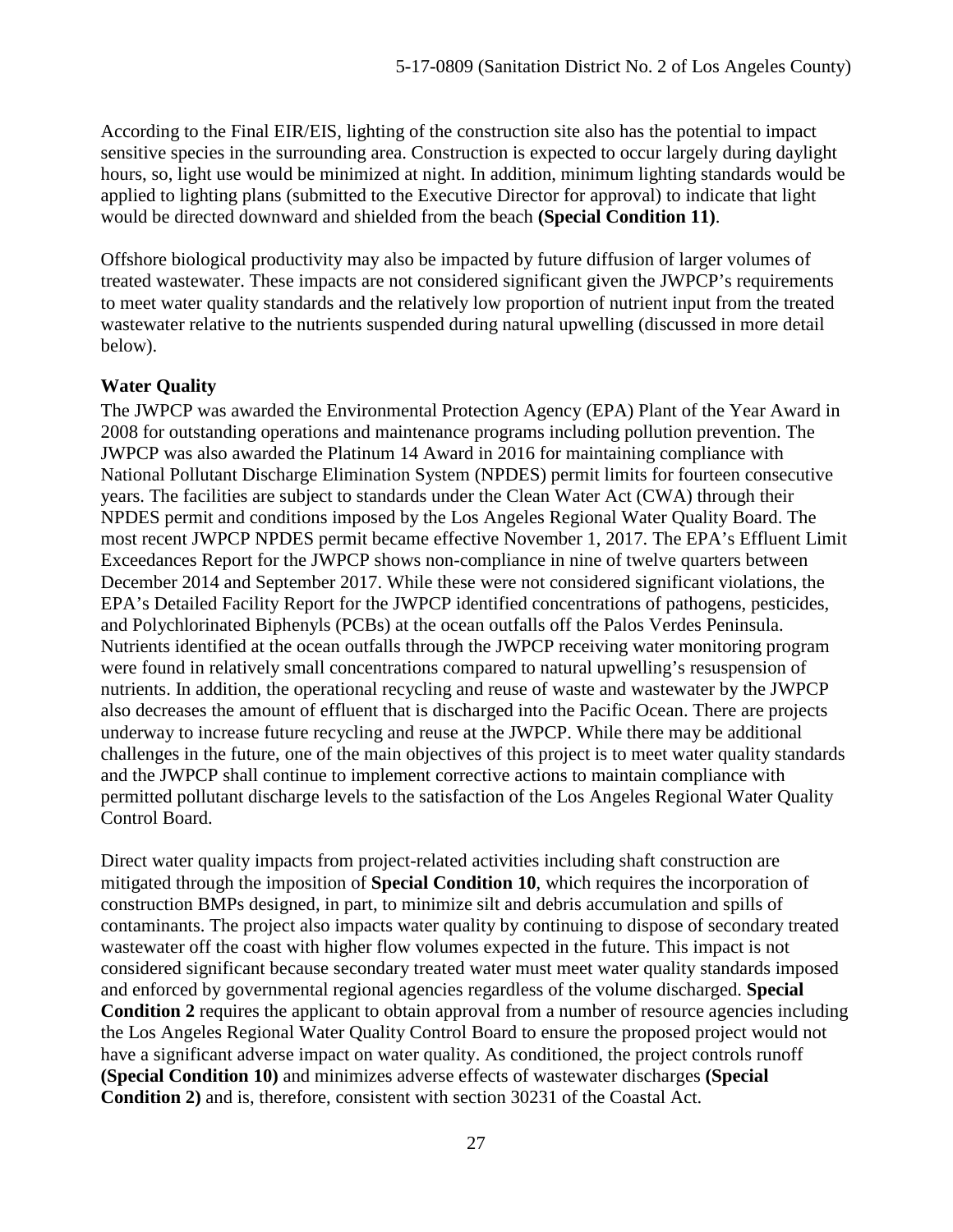#### **Conclusion**

The proposed project, as conditioned, minimizes adverse impacts to marine resources. **Special Conditions 9** and **10** mitigate the project-related activities' impacts on localized water quality and marine species by imposing BMPs that shall minimize siltation and debris accumulation and by requiring a biologist to monitor the development. While water quality in the Pacific Ocean may be impacted by the project through continued disposal of secondary treated wastewater, the volume of wastewater is reduced through recycling and reuse, the JWPCP is held accountable for maintaining compliance with its NPDES permit, and potential adverse impacts to marine water quality if the project were not implemented would be significantly greater. Considering construction at the subject site is proposed to begin in 2023, there may be changes to conditions and assumptions related to sea level rise at the site; therefore, geologic and biological reports are required before the end of the five year permit term **(Special Conditions 4, 8,** and **9)**. As conditioned, the siting of the proposed project does not significantly impact marine resources and is consistent with the Chapter 3 policies of the Coastal Act.

## <span id="page-27-0"></span>**G. ENVIRONMENTALLY SENSITIVE HABITAT AREA**

Coastal Act section 30240, *Environmentally sensitive habitat areas; adjacent developments*, states:

- *(a) Environmentally sensitive habitat areas shall be protected against any significant disruption of habitat values, and only uses dependent on those resources should be allowed in those areas.*
- *(b) Development in areas adjacent to environmentally sensitive habitat areas and parks and recreation areas shall be sited and designed to prevent impacts which would significantly degrade those areas, and shall be compatible with the continuance of those habitat and recreation areas.*

Portions of coastline surrounding the project site have been designated by both the City and County as Significant Ecological Areas (SEAs) given the diversity of biota found in the marine, shoreline, and coastal scrub habitats. The significant areas are located in the marine environment and landward of the project site and Paseo Del Mar in the White Point Nature Reserve. The location of the majority of the construction work occurring between 2023 and 2025 is within the RPB shaft site which has not been designated as a SEA or ESHA. According to the Final EIR/EIS, the footprint of the site is dominated by non-native grasses and ruderal species, particularly cheeseweed and ice plant. The areas immediately adjacent to the shaft site, including the parking lot, road, and bluff slope, contain mostly non-native and landscape species like Mexican fan palm, Indian fig cactus, Blackwood acacia, Canary Island date palm, and iceplant. These species would not be removed during construction. According to the Final EIR/EIS, coastal sage scrub habitat was also identified near the project area; however, it was low quality, highly fragmented, and adjacent to the road. The coastal sage scrub habitat is unlikely to host California gnatcatchers which are federally listed as threatened under the Endangered Species Act, and would not be removed during construction. The EIR/EIS concludes that the proposed project will not have an adverse impact on biological resources. However, because the applicant estimates that the project will not start for at least 5 years, over that period site conditions can change, i.e., flora or fauna can establish themselves in the construction area, which may affect the approved project and require a redesign or mitigation measures. Therefore, **Special Condition 9** requires that the applicant conduct biological surveys within a 500 foot radius of the proposed construction no longer than six months prior to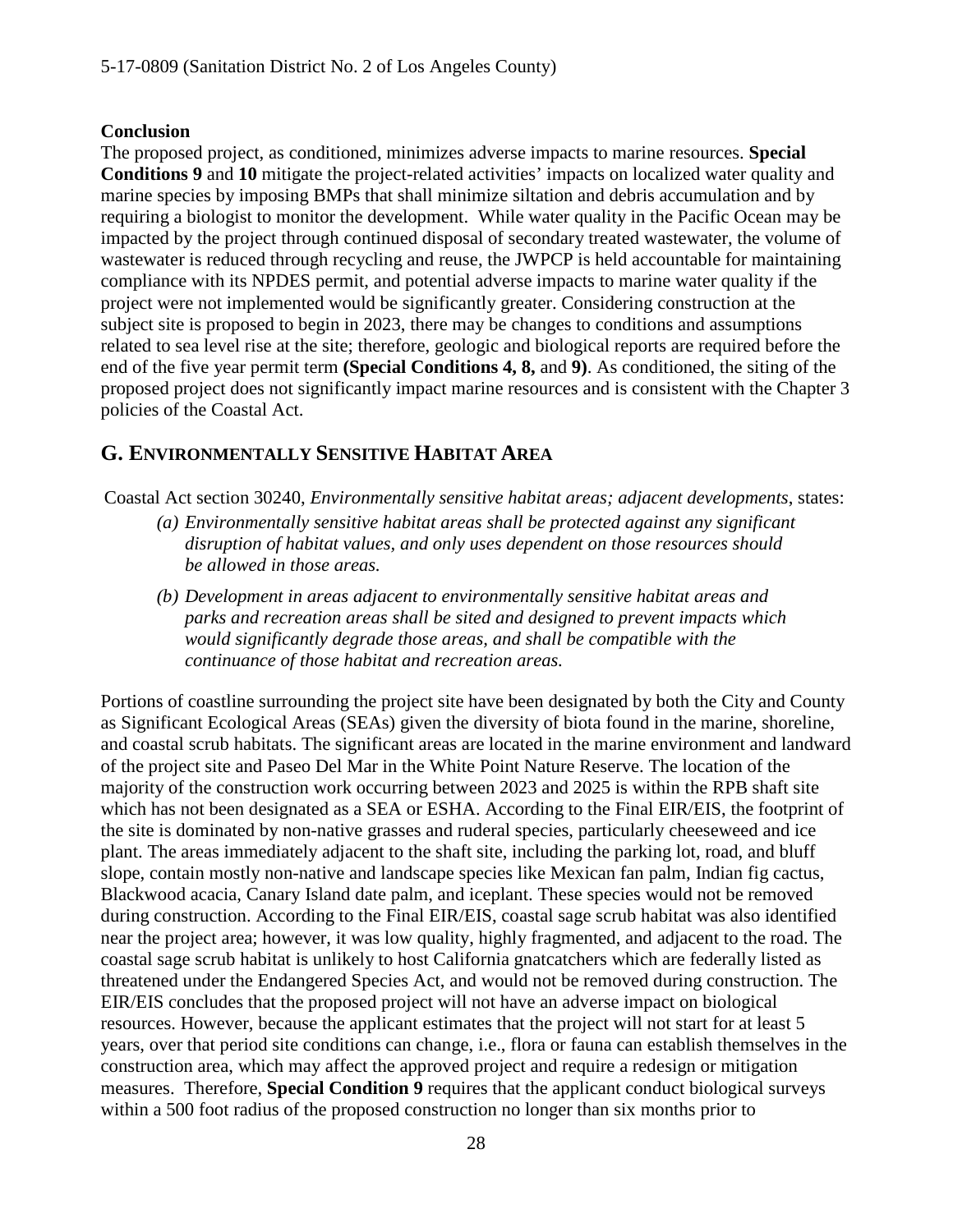construction, submit a biological report to determine biological site conditions closer to actual commencement of construction to ensure the protection of sensitive habitat and species. Once the report is submitted the Executive Director will determine if an amendment to this coastal development permit is necessary.

The project would require removal of vegetation at the shaft excavation site and bluff top area. According to the Final EIR/EIS, the excavation site is mapped as coastal bluff scrub habitat, but the footprint of the site is not on the bluff slope (a characteristic of coastal bluff scrub habitat) and is covered by largely non-native and ruderal species such as cheeseweed and various grasses. Some of these plants would be directly impacted during construction. The relocation of the payment kiosk (and subsequent sidewalk construction) and widening of the east parking lot entrance on top of the bluff would require some landscaping to be temporarily removed. Upon final grading of the site, the shaft excavation area would be hydroseeded with native species previously found in the area **(Special Conditions 13** and **14)**. The replanting of the site with native plants as required by **Special Conditions 13** and **14** would help reestablish plants within the disturbed area to help minimize erosion and be compatible with the native plants in the area in accordance with section 30240(b) of the Coastal Act. **Special Condition 13** also requires monitoring of the site for at least two years following the hydroseeding to ensure the establishment of the native vegetation as a measure to minimize erosion onsite, thereby, protecting coastal waters, consistent with Coastal Act sections 30253 and 30231. Existing landscaped areas would also be restored to their previous condition **(Special Condition 14)**.

Although the environmentally sensitive areas in the vicinity of the proposed development do not lie within the project's delineated construction and staging areas, and no encroachment by construction personnel and equipment into environmentally sensitive areas is proposed, potential adverse impacts to wildlife habitat could occur from sedimentation or debris accumulation from project excavation (i.e., soils disturbed and removed from the site during shaft construction). To ensure consistency with Coastal Act section 30240(b), **Special Condition 10** requires the development of a construction and pollution prevention plan which would include BMPs to avoid silt or debris accumulation and minimize potential for fuel spills in sensitive habitat or ecological areas. In addition, **Special Condition 9** requires an appropriately trained biologist to survey the site (within a 500 foot radius of proposed construction) no longer than six months prior to construction, submit a biological report for review and approval by the Executive Director, and incorporate appropriate recommendations into the final project plans to ensure SEAs and ESHA are not adversely impacted.

#### **Conclusion**

While areas in the general project area contain SEAs and ESHA, the project site, which is immediately adjacent to an access road and parking lot, does not. Any potential impacts to SEAs or ESHA are mitigated through **Special Condition 9** and **10** which require the project site and surrounding areas to be surveyed no longer than six months prior to construction, submittal and approval of a biological report to be incorporated into final plans by an appropriately trained biologist, and implementation of a construction and pollution prevention plan, consistent with section 30240(b) of the Coastal Act. In addition, **Special Conditions 13** and **14** require the restoration and enhancement of the landscaping at the project site. The siting of the proposed project, as conditioned, minimizes, to the maximum extent feasible, impacts to ESHA and is consistent with the Chapter 3 policies of the Coastal Act.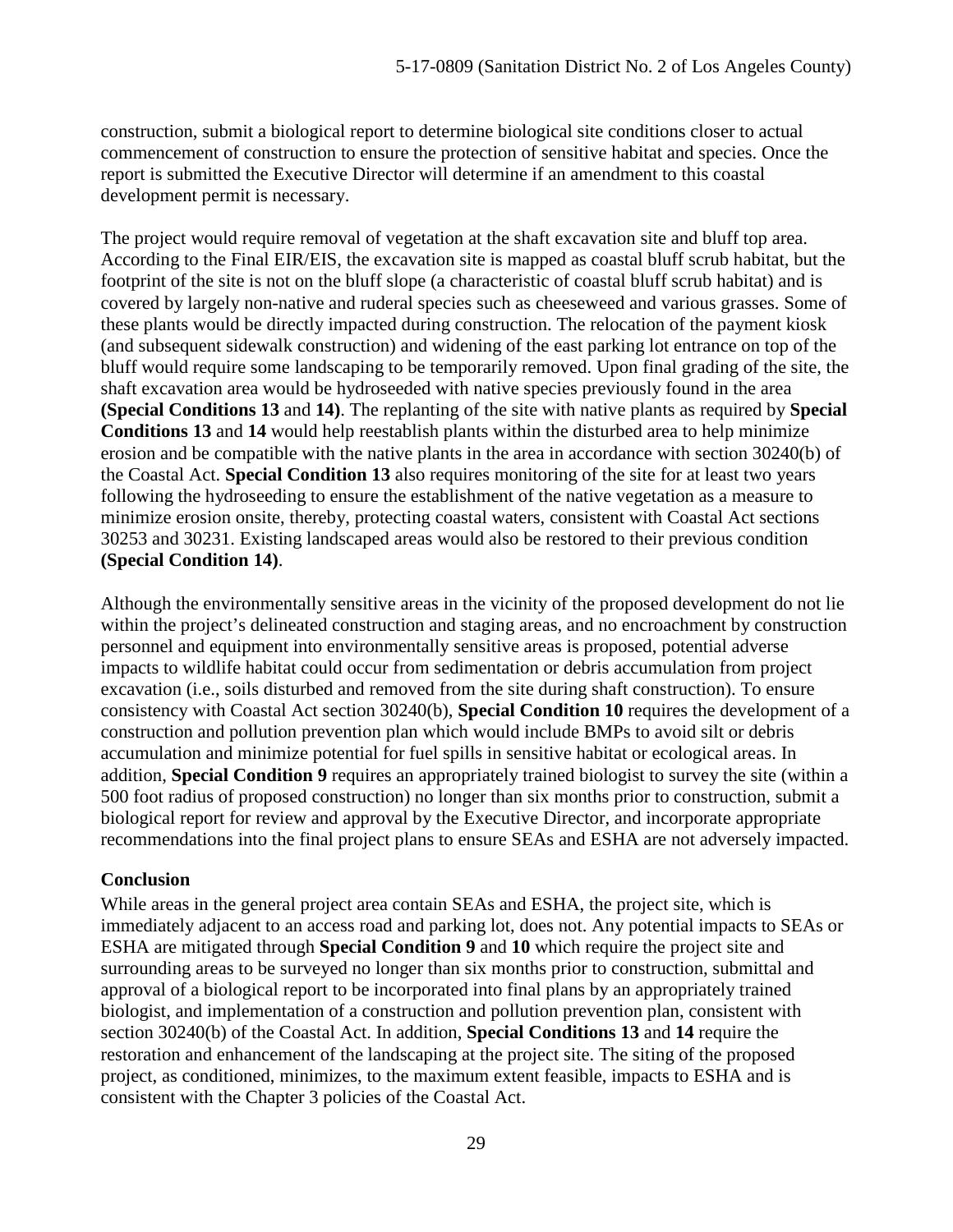#### <span id="page-29-0"></span>**H. ARCHAEOLOGICAL AND PALEONTOLOGICAL RESOURCES**

Coastal Act section 30244, *Archaeological or paleontological resources*, states: *Where development would adversely impact archaeological or paleontological resources as identified by the State Historic Preservation Officer, reasonable mitigation measures shall be required.* 

#### **Archaeological Resources**

Historically, the project site and surrounding area has hosted stone-age peoples (including ancestors of present-day Gabrieliño-Tongva), explorers like Juan Rodríguez Cabrillo, landlords like the Sepúlveda family who had developed a resort at this location, Japanese-American fisherfolk, and U.S. militia. The Final EIR/EIS indicates there is moderate potential for artifacts from early peoples, the historical White Point Village, or other unknown sources to be disturbed.

A cultural resources evaluation of the White Point ocean outfall system was conducted and included as an appendix to the Final EIR/EIS. The results of archeological surveys identified a number of archeological sites recorded within a half mile of the proposed excavation site; however, no historic resources were identified in the study area. Resources from early peoples, if in the general area, would likely be located offshore due to historically lower sea levels. There is a stonewall fragment at the perimeter of the project site, thought to date back to 1935, eligible for the California Register of Historical Resources. **Special Condition 7** requires a warning fence to be erected around the stonewall fragment, consistent with City measures, to dissuade construction workers from coming altering, damaging, or demolishing. As a potential historic resource, section 30244 requires protection of resources like this wall.

Furthermore, the location of proposed excavation of the shaft is largely, if not entirely, within grounds previously disturbed during the construction of the existing manifold structure and effluent transport tunnels, so, it is unlikely that any resources that may exist here that were not already uncovered. To the extent that there could be archaeological resources that were not discovered during construction of the existing manifold structure, **Special Condition 7** requires work to stop and consultation with a qualified archaeologist or appropriate Native American consultant if such resources are encountered, so steps could be taken to avoid and minimize adverse impacts to the archaeological resources. The siting of the proposed project, as conditioned, minimizes, to the maximum extent feasible, impacts to archeological resources and is consistent with the Chapter 3 policies of the Coastal Act.

## <span id="page-29-1"></span>**I. AESTHETICS**

Coastal Act section 30251, *Scenic and visual qualities*, states, in part:

*The scenic and visual qualities of coastal areas shall be considered and protected as a resource of public importance. Permitted development shall be sited and designed to protect views to and along the ocean and scenic coastal areas, to minimize the alteration of natural land forms, to be visually compatible with the character of the surrounding areas, and, where feasible, to restore and enhance visual quality in visually degraded areas…*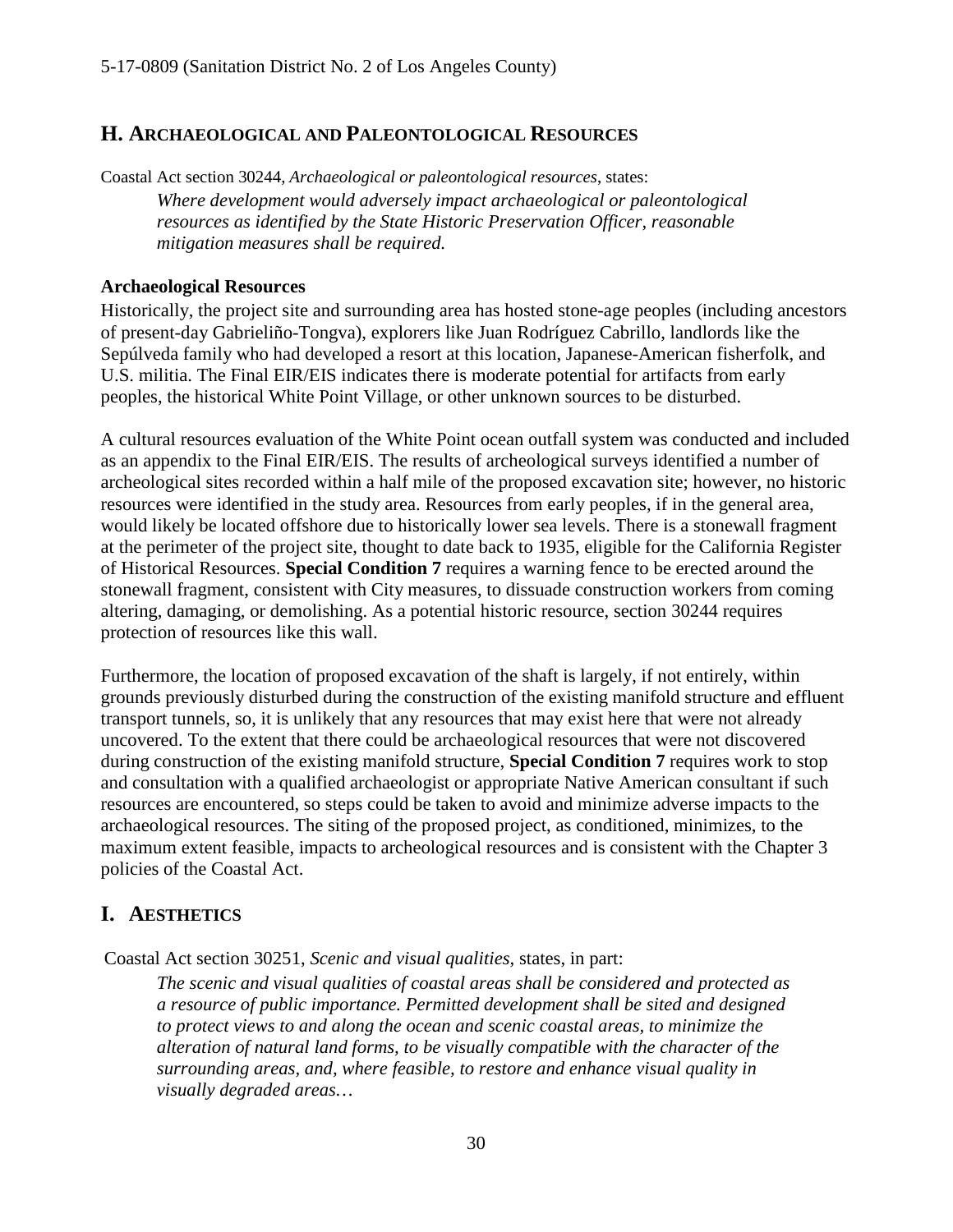San Pedro Specific Plan section 10, *Visual resources*, states, in part:

*3. White Point Reservation is designated a public viewsite and all development therein shall provide for public viewing to and along the coast.* 

*4. Turn-out and viewsite areas from Paseo Del Mar…shall provide unobstructed views of the ocean.*

#### **Views**

Section 10 of the San Pedro Specific Plan designates White Point Reservation and turn-out areas off Paseo Del Mar as viewsites and protects public viewing to and along the coast from these points. The subject project site falls under both those categories and hosts views of the coast from the bluff top and beach. Section 30251 also requires permitted development to protect these views and, where feasible, enhance the visual quality of the area.

The shaft site at the base of the bluff currently hosts a number of man-made structures, including a rusted metal chain-link security fence with barbed wire around the footprint of the area that detracts from the visual quality of the area, two approximately three-foot tall sewer vents, and manifold access lids approximately three square feet in size. The areas immediately surrounding the chainlink fence include paved parking lots and an access road. There are also utility poles, trash receptacles, parking meters, public showers, and a lifeguard stand **(Exhibit 5)**. On top of the bluff there is a parking lot with entry gates, a payment kiosk, and landscaped areas.

The project, located in a scenic area with views offered along the bluff and access road, proposes temporary removal of the chain-link fence and temporary relocation of the parking meters, public showers, and lifeguard stand at the foot of the bluff. Atop the bluff, the kiosk would be temporarily relocated and the east entry gate would be widened, both requiring temporary removal of some landscaping **(Exhibit 6)**. The site would generally be restored to its original configuration with some exceptions including replacing the chain-link security fence with a more visually pleasing alternative **(Special Condition 14)** that should enhance the visual quality and scenic views consistent with section 30251 of the Coastal Act. While a fence is necessary for security purposes, the applicant has indicated they will consider other fence designs to ensure security and enhance the visual qualities at the site. Therefore, to ensure compliance with Coastal Act policies, **Special Condition 6** requires fence plans to be submitted to and approved by the Executive Director.

Views of the bluffs directly behind the shaft site from the shoreline inland would be temporarily impacted by the construction and the twenty-foot sound wall surrounding the construction site. The City conditioned the wall to have a mural or similar treatment on the portions visible to the public and relevant project elements to use appropriate paint and low-sheen, non-reflective materials would be used to ensure durability and minimize glare. Similarly, **Special Condition 14** requires permanent structures would be painted with colors that would blend in with the setting. The project would neither temporarily nor permanently restrict views of the ocean from Paseo del Mar at the top of the bluff or from the parking lots and picnic areas below; so, the project complies with the requirements in the Coastal Act and certified San Pedro LUP to protect unobstructed views from designated viewsites. As proposed, the temporary construction would not have a significant adverse impact on scenic resources and, as conditioned **(Special Conditions 6** and **14)**, the project would enhance the visual quality of the area.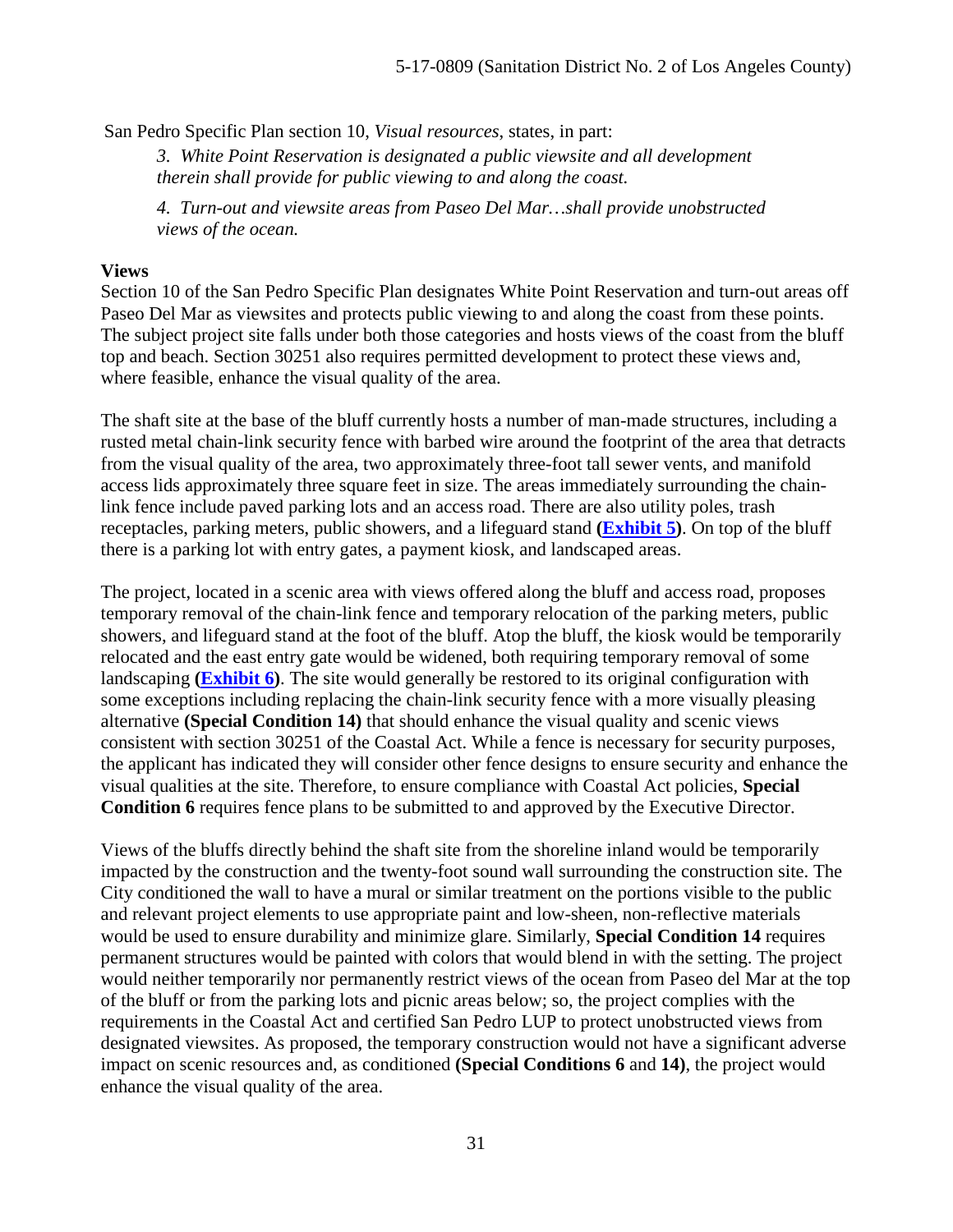#### **Lighting**

Construction projects can create light pollution by illuminating the surrounding environment which could interfere with coastal views protected by the Coastal Act. Construction is expected to occur largely during daylight hours, so light use would be limited to security lighting and would be minimal during night time, thus minimizing any impacts. Moreover, the temporary sound wall will also help contain the light on the project site. However, lighting, if not shielded to focus light down and onto the project site, could potentially cause visual impacts by creating an illumination that impacts public coastal views from the surrounding area, such as the coastal bluffs. Therefore, **Special Condition 11** requires the applicant to submit and comply with a lighting plan which requires all light to be screened and directed downwards onto the project site to minimize light from illuminating the surrounding areas. These measures ensure that light use during construction would not have a significant adverse impact on scenic resources.

#### **Landscaping**

In addition, upon completion of the project, **Special Conditions 13** and **14** requires the project site to be restored to its pre-construction configuration and enhanced by hydroseeding the RPB shaft site with native plants. All other landscaping shall also be restored consistent with **Special Condition 13**. Permanent vents and access lids shall be painted to blend in with the surrounding natural area **(Special Condition 14)**. These measures ensure that the visual quality of the area would be enhanced in the area surrounding the project site consistent with section 30251 of the Coastal Act.

#### **Conclusion**

As conditioned through **Special Conditions 6**, **11**, **13**, and **14**, the siting and visual appearance of the proposed project does not significantly impact views of the coast and is consistent with the Chapter 3 policies of the Coastal Act.

## <span id="page-31-0"></span>**J. LOCAL COASTAL PROGRAM (LCP)**

Section 30604(a) of the Coastal Act provides that the Commission shall issue a coastal development permit only if the project will not prejudice the ability of the local government having jurisdiction to prepare a Local Coastal Program (LCP) that conforms to Chapter 3 policies of the Coastal Act:

*(a) Prior to certification of the Local Coastal Program, a coastal development permit shall be issued if the issuing agency, or the commission on appeal, finds that the proposed development is in conformity with the provisions of Chapter 3 (commencing with Section 30200) of this division and that the permitted development will not prejudice the ability of the local government to prepare a Local Coastal Program that is in conformity with the provisions of Chapter 3(commencing with Section 30200). A denial of a coastal development permit on grounds it would prejudice the ability of the local government to prepare a Local Coastal Program that is in conformity with the provisions of Chapter 3(commencing with Section 30200) shall be accompanied by a specific finding which sets forth the basis for such conclusion.* 

On September 12, 1990, the Commission certified, with suggested modifications, the land use plan portion of the San Pedro segment of the City of Los Angeles' Local Coastal Program. The certified